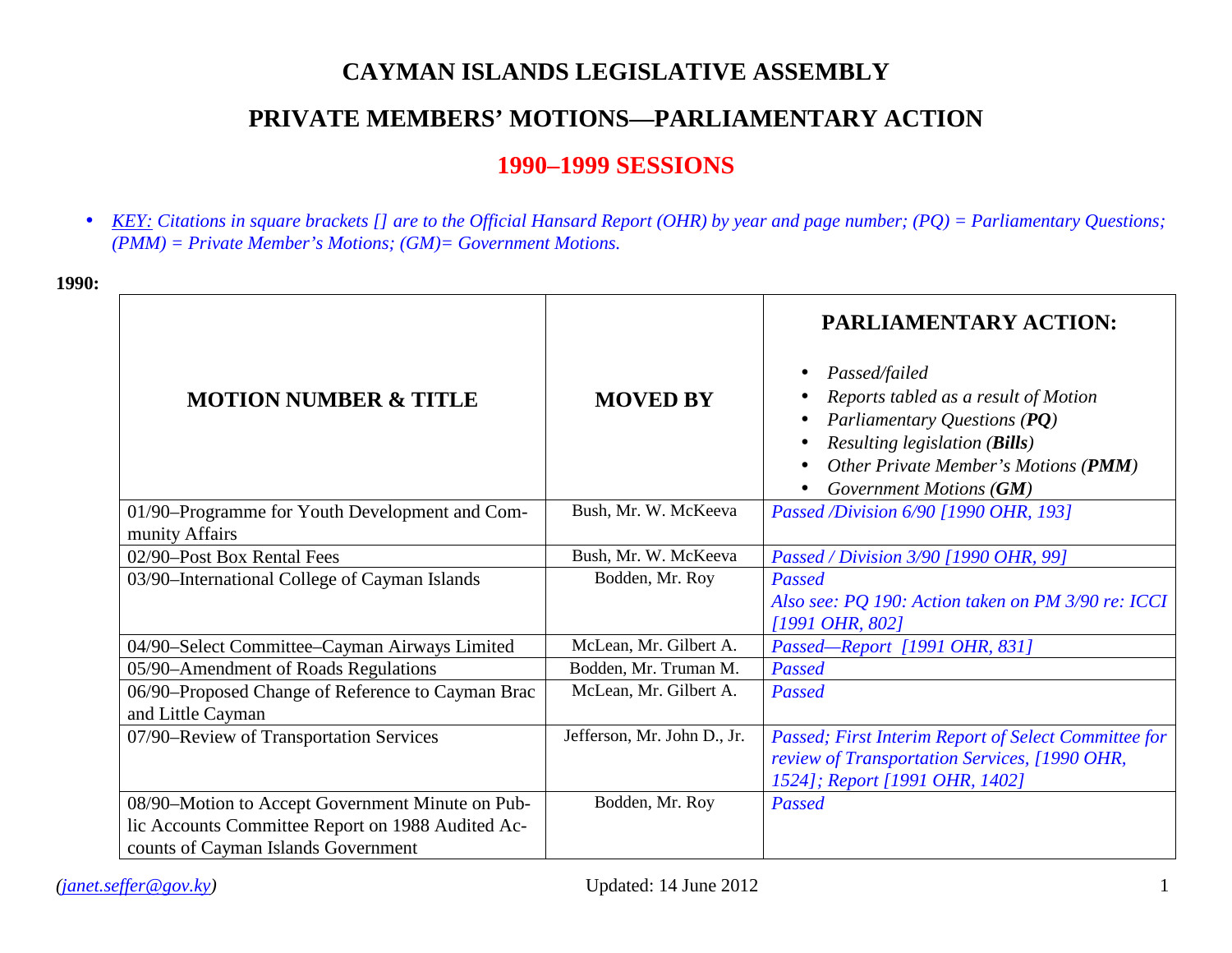| 09/90–Rights of Children, Young Persons and Women   | Bodden, Mr. Truman M. | Passed; First Interim Report [1990 OHR, 1524]; 2nd |
|-----------------------------------------------------|-----------------------|----------------------------------------------------|
|                                                     |                       | <b>Interim Report [1991 OHR, 1401]</b>             |
| 10/90–Establishment of a National Commission to     | Bodden, Mr. Roy       | Failed /Division 16/90 [1990 OHR, 577]             |
| Investigate and Report on Problems of Young People, |                       | Also see: PMM 03/93-National Commission on         |
| Drugs and Crime in Cayman Islands                   |                       | <b>Crime and Violence</b>                          |
|                                                     |                       | Report on Pre-disposing Factors to Criminality in  |
|                                                     |                       | Cayman Islands [2006/7 OHR, 310]                   |
|                                                     |                       | PMM 02/2004-Consider Strengthening Legislation     |
|                                                     |                       | <b>Related to Crime (Deferred)</b>                 |
|                                                     |                       | PMM 10/90-Establishment of a National Com-         |
|                                                     |                       | mission to Investigate and Report on Problems of   |
|                                                     |                       | Young People, Drugs and Crime in Cayman Is-        |
|                                                     |                       | lands                                              |
|                                                     |                       | PMM 20/99–Development of a Strategic Approach      |
|                                                     |                       | to Crime and Recidivism                            |
|                                                     |                       | PMM 8/09-10-Development of a National Crime        |
|                                                     |                       | Prevention Strategy (Did not appear on Order Pa-   |
|                                                     |                       | per, see page 489 of the 2009/10 OHR)              |
| 11/90–Select Committee of whole House Bill and      | Bodden, Mr. Roy       | Failed / Division 15/90 [1990 OHR, 478]            |
| <b>Charter of Rights and Freedoms</b>               |                       |                                                    |
|                                                     |                       | Also see: PMM 25/90-Select Committee to Examine    |
|                                                     |                       | <b>Constitution of Cayman Islands</b>              |
|                                                     |                       | PMM 13/92-Debate on Draft Constitution             |
|                                                     |                       | GM 5/93- Fundamental Rights Clause of Constitu-    |
|                                                     |                       | tion Motion 4/93 [1993 OHR, 951]                   |
|                                                     |                       | PMM 18/2000–Debate on issues in draft 1992 Con-    |
|                                                     |                       | stitution [2000 OHR, 795]                          |
| 12/90-Diversification of Economy                    | Bodden, Mr. Roy       | Passed                                             |
| 13/90–Eastern Districts Ambulance                   | McLean, Mr. John B.   | Passed as amended / Division 14/09 [1990 OHR,      |
|                                                     |                       | 4731                                               |
|                                                     |                       | Also see: PQ 92 Purchase of ambulance for eastern  |
|                                                     |                       | districts $[1990 \text{ }OHR, 429]$                |
|                                                     |                       | PQ 8 Ambulance stationed at East End and North     |
|                                                     |                       | Side on temporary basis [1991 OHR, 37]             |
|                                                     |                       | PQ 128 Date Ambulance for Eastern Districts ar-    |
|                                                     |                       |                                                    |
|                                                     |                       | rived in Grand Cayman [1991 OHR, 495]              |
|                                                     |                       | PQ 129 Ambulance for Eastern Districts used by     |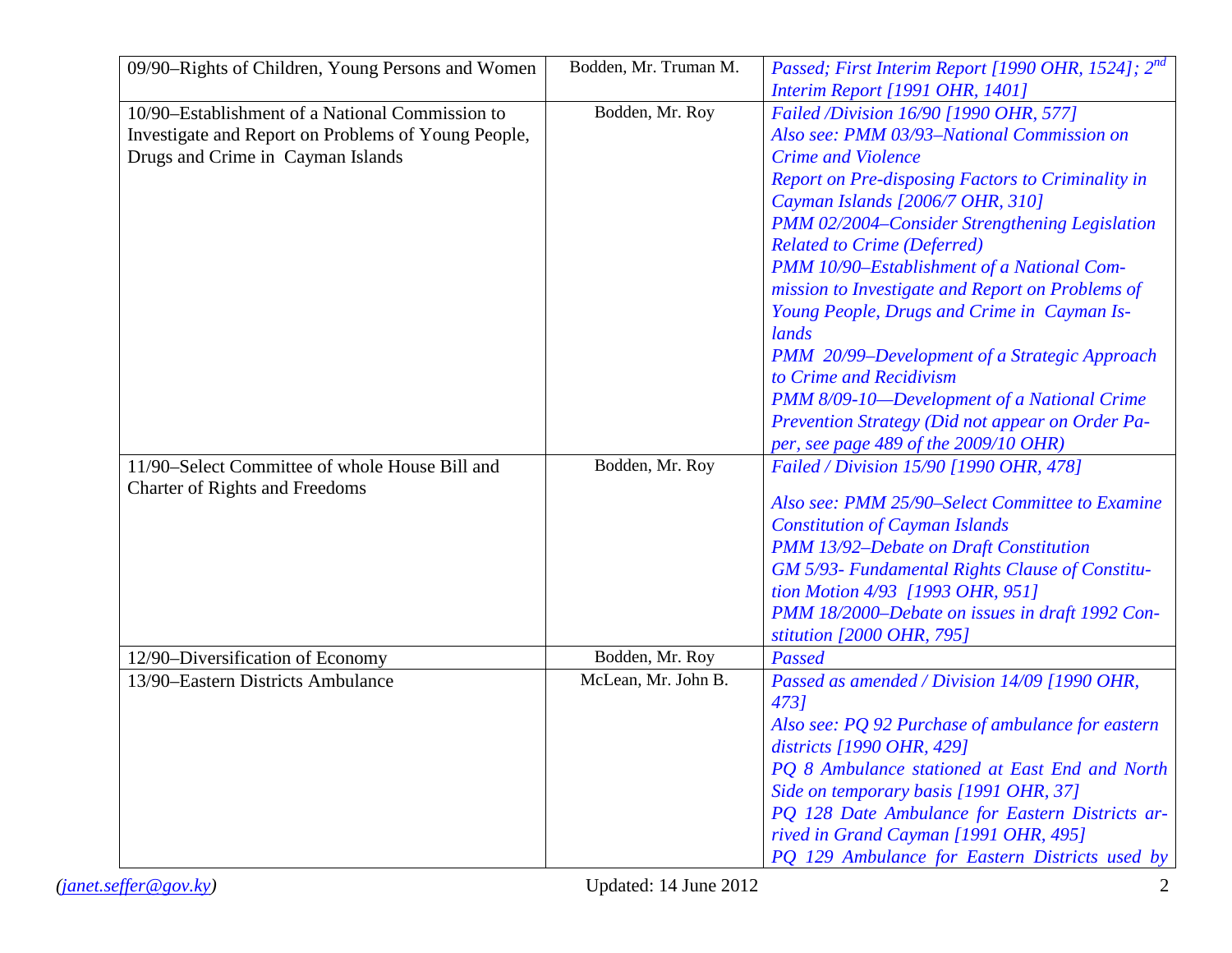| 14/90–Contractual Severance between Government of<br>Cayman Islands and International Health Care Corpo-<br>ration | Bush, Mr. W. McKeeva   | staff for transportation [1991 OHR, 495]<br>PQ 130 Mileage of Ambulance - present compared<br>with original date of service [1991 OHR, 496]<br>PQ 146 Number of emergency responses made by<br>new ambulance [1991 OHR, 549]<br>PQ 123 Breakdown of ambulance calls from East<br>End and North Side [1992 OHR, 557]<br>PQ 204 Relocation date for ambulance from North<br>Side to Frank Sound Fire Station [1993 OHR, 883]<br>Failed / Division 31/90 [1990 OHR, 1032] |
|--------------------------------------------------------------------------------------------------------------------|------------------------|------------------------------------------------------------------------------------------------------------------------------------------------------------------------------------------------------------------------------------------------------------------------------------------------------------------------------------------------------------------------------------------------------------------------------------------------------------------------|
| 15/90-Referendum                                                                                                   | Bodden, Mr. Truman M.  | Failed /Division 24/90 [1990 OHR, 809]<br>Also see: Presiding Officer's statement [1990 OHR,<br>11241<br><b>PMM 17/90 Amendment to Constitution and Provi-</b><br>sion for Referendum<br>PMM 23/98 Referendum Law<br>PMM 11/99 Referendum Law                                                                                                                                                                                                                          |
| 16/90–Amendment to Constitution in Relation to Fi-<br>nance Committee                                              | Bodden, Mr. Truman M.  | Moved without notice (SO $24(9)(viii)$ ) - Disallowed<br>$[1990 \text{ } OHR, 811]$<br>Also see: Draft Constitution [1992 OHR, 823]                                                                                                                                                                                                                                                                                                                                    |
| 16/90-Limitations of Government Loans                                                                              | Bodden, Mr. Truman M.  | Passed                                                                                                                                                                                                                                                                                                                                                                                                                                                                 |
| 17/90-Amendment to Constitution and Provision for<br>Referendum                                                    | McLean, Mr. Gilbert A. | Passed / Division 34/90 [1990 OHR, 1124]<br><b>Report of Select Committee to Review Constitution</b><br>[1991 OHR, 1068]<br>Also see: Presiding Officer's statement [1990 OHR,<br>10721<br>Draft Constitution [1992 OHR, 823]<br>PMM 23/98 Referendum Law<br>PMM 11/99 Referendum Law<br>PMM 15/90-Referendum                                                                                                                                                          |
| 18/90-Restoration of Original George Town/Bodden<br><b>Town Boundary</b>                                           | Bodden, Mr. G. Haig    | Passed                                                                                                                                                                                                                                                                                                                                                                                                                                                                 |
| 19/90–Improvement of Civic Centre and Construction                                                                 | Bodden, Mr. Roy        | Passed                                                                                                                                                                                                                                                                                                                                                                                                                                                                 |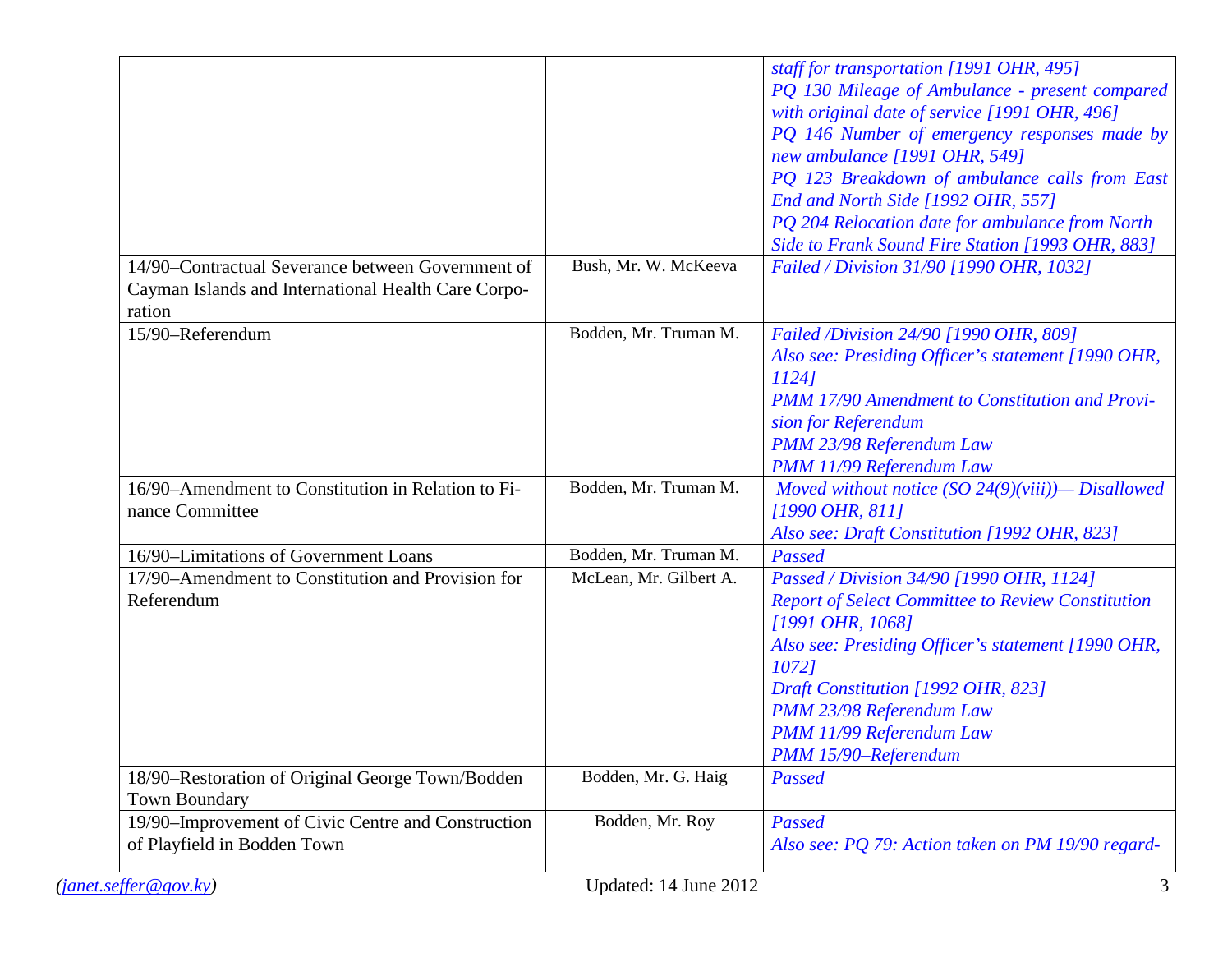|                                                       |                        | ing improvement to Bodden Town Civic Centre and<br>adjacent play field [1991 OHR, 370]                                 |
|-------------------------------------------------------|------------------------|------------------------------------------------------------------------------------------------------------------------|
| 20/90-Office of Speaker                               | Bush, Mr. W. McKeeva   | Passed / Division 36/09 [1990 OHR, 1219]                                                                               |
|                                                       |                        | Also see: Statement by Governor [1990 OHR, 1210]                                                                       |
| 21/90-No-dive Zones, West Bay                         | Bush, Mr. W. McKeeva   | Passed                                                                                                                 |
| 22/90-Naming of Sports Centre                         | Bush, Mr. W. McKeeva   | Division 37/90 [1990 OHR, 1235]                                                                                        |
| 23/90-Investigation by Government into Feasibility of | Bodden, Mr. Roy        | Also see: PMM 28/94- Request for Government to                                                                         |
| Establishing School Bus Shelters at Clearly Demar-    |                        | <b>Consider Erecting School Bus Shelters at Clearly</b>                                                                |
| cated School Bus stops                                |                        | Demarcated School Bus Stops [1994 OHR, 794]                                                                            |
| 24/90-Establishment of Neighbourhood Watch Sys-       | Bodden, Mr. G. Haig    | Passed                                                                                                                 |
| tem throughout Cayman Islands                         |                        |                                                                                                                        |
| 25/90–Select Committee to Examine Constitution of     | McLean, Mr. Gilbert A. | Passed / Report [1991 OHR, 1068]                                                                                       |
| Cayman Islands                                        |                        | Also see: Draft Constitution [1992 OHR, 823]                                                                           |
| 26/90-Moratorium on New Liquor Licences and           | Bush, Mr. W. McKeeva   | Passed / Division 39/90 [1990 OHR, 1323]                                                                               |
| Amendment to Music and Dancing Law                    |                        | Also see: Statement by Hon. J. Lemuel Hurlston                                                                         |
|                                                       |                        | $[1991 \text{ } OHR, p.407]$                                                                                           |
|                                                       |                        | Music and Dancing (Amendment) Bill, 1991 [1991<br>OHR, 8521                                                            |
|                                                       |                        | Liquor Licensing (Amendment) (New Licences) Bill,<br>1999 [1999 OHR, 858]                                              |
|                                                       |                        | Liquor Licensing (Amendment) (Protection of Mi-<br>nors and Need for Licensed Premises) Bill, 1998<br>[1998 OHR, 1064] |
|                                                       |                        | Liquor Licensing (Amendment) (Protection of Mi-<br>nors) Bill, 1999 [1999 OHR, 549]                                    |
|                                                       |                        | PMM 06/96-Amendments to Liquor Licensing Law                                                                           |
|                                                       |                        | PMM 18/98-Moratorium on Liquor Licence for                                                                             |
|                                                       |                        | <b>West Bay</b>                                                                                                        |
|                                                       |                        | PMM 4/2007-08-Review of Liquor Licensing Law                                                                           |
|                                                       |                        | $(2000$ Revision)                                                                                                      |

| 01/91–Tourist Attractions                     | McLean, Mr. John B. | <i>Passed / Division 8/91 [1991 OHR, 234]</i> |
|-----------------------------------------------|---------------------|-----------------------------------------------|
| 02/91–Road Improvement–Frank Sound to Queen's | McLean, Mr. John B. | Passed                                        |
| Highway                                       |                     |                                               |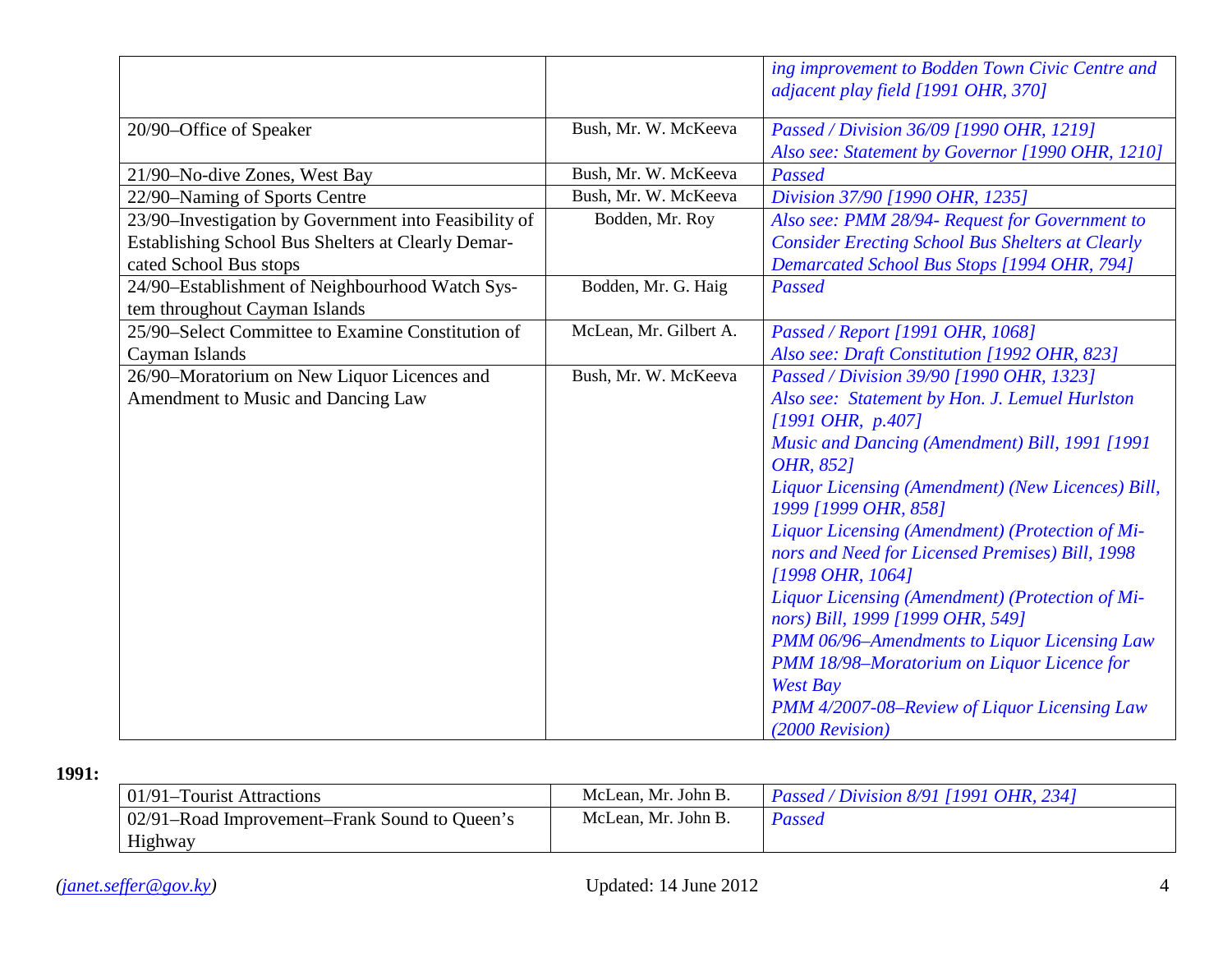| 03/91 - Tabling of Report of Education System in Leg- | Bodden, Mr. Truman M.       | Passed / Division 15/91 [1991 OHR, 356]                 |
|-------------------------------------------------------|-----------------------------|---------------------------------------------------------|
| islative Assembly                                     |                             | Also see: Amendment to 5-year Draft Education           |
|                                                       |                             | Plan [1991 OHR, 1558]                                   |
|                                                       |                             | PMM 22/91-Select Committee to study Report on           |
|                                                       |                             | <b>Education Review of Cayman Islands</b>               |
|                                                       |                             | <b>GM 11/91 - Draft Five Year Education Development</b> |
|                                                       |                             | Plan 1991-1996 [1991 OHR, 1459]                         |
|                                                       |                             | Proposed Education Development Plan [1995 OHR,          |
|                                                       |                             | 3071                                                    |
| 04/91-Government Monthly Financial Statements         | Bush, Mr. W. McKeeva        | Passed                                                  |
| 05/91-Medical Personnel-Owen Roberts International    | Bush, Mr. W. McKeeva        | Passed                                                  |
| Airport                                               |                             |                                                         |
| 06/91-Motion to Suspend Standing Order 19             |                             | Withdrawn                                               |
| 07/91-Motion to debate Government Minute on 1990      |                             | Withdrawn                                               |
| Report of PAC on Auditor General's Report on Ac-      |                             |                                                         |
| counts of CI Government for year ended 31 December,   |                             |                                                         |
| 1989                                                  |                             |                                                         |
| 08/91-Abolition of Capital Punishment                 | Bush, Mr. W. McKeeva        | Failed / Division 16/91 [1991 OHR, 450]                 |
| 09/91-Drugs Patrol                                    | McLean, Mr. John B.         | Passed                                                  |
| 10/91-Cayman Islands Television Franchise             | McLean, Mr. Gilbert A.      | Proposition (1) passed unanimously; Proposition (2)     |
|                                                       |                             | failed / Division 20/91 [1991 OHR, 676]                 |
| 11/91-Review of Cayman Islands Legal System           | McLean, Mr. Gilbert A.      | Failed / Division 21/91 [1991 OHR, 709]                 |
| 12/91-Re-establishment of Bluff Roads                 | McLean, Mr. Gilbert A.      | Passed                                                  |
| 13/91-Pre-release Programme at Northward Prison       | Jefferson, Mr. John D., Jr. | Passed                                                  |
| 14/91-Provision of Sufficient Staffing at Cruise ship | Jefferson, Mr. John D., Jr. | Passed                                                  |
| Landing; Public Transportation Depot in George Town   |                             | Also see: PQ 188: Progress on implementation of         |
| Central and Suspension/Revocation of Taxi Operators'  |                             | PMM 14/91 [1991 OHR, 801]                               |
| Licences                                              |                             | PMM 02/94-Establishment of a Transportation Li-         |
|                                                       |                             | censing Boar                                            |
| 15/91-Welfare Cost of Living Increase for Less Fortu- | Bush, Mr. W. McKeeva        | Passed                                                  |
| nate Persons in Cayman Islands                        |                             | Also see: PQ 76: Action taken on PM 15/91, Finan-       |
|                                                       |                             | cial Assistance to Indigents [1992 OHR, 425]            |
| 16/91-Reduction of Port Authority Fees                | Bush, Mr. W. McKeeva        | Failed / Division 28/91 [1991 OHR, 1018]                |
| 17/91-Deferment of Implementation Date of Cayman      | Bush, Mr. W. McKeeva        | Failed / Division 29/91 [1991 OHR, 1060]                |
| <b>Islands Health Services Authority</b>              |                             |                                                         |
| 18/91-(Motion not introduced)                         |                             | [Division 30/91, 1991 OHR, 1068]                        |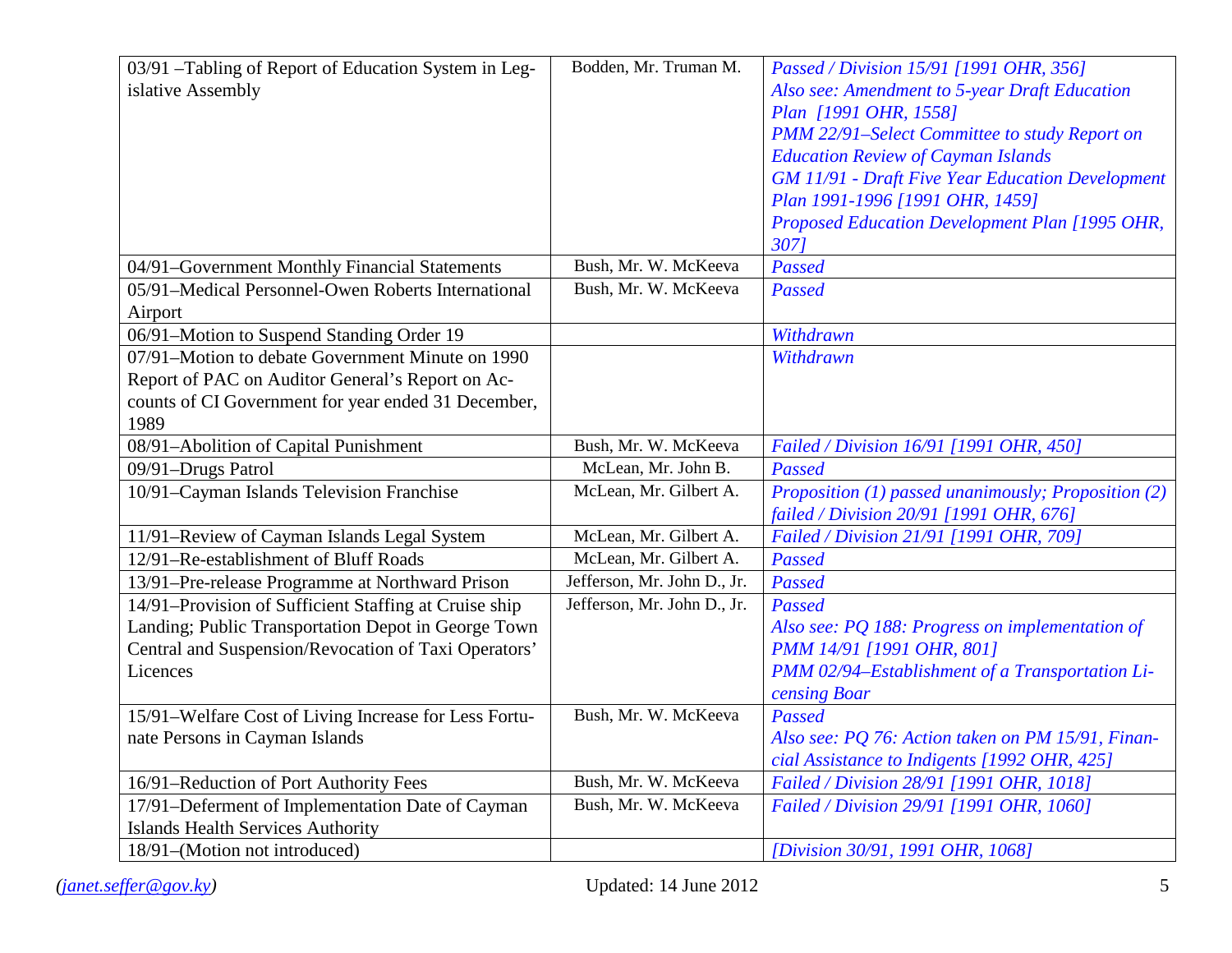| 19/91–(Motion not introduced)                       |                        | [see 1991 OHR, 1087]                                     |
|-----------------------------------------------------|------------------------|----------------------------------------------------------|
| 20/91–Introduction of Police and Criminal Evidence  | Bush, Mr. W. McKeeva   | Passed as amended                                        |
| Law with Codes of Practice and Bail Law             |                        | Bail Bill, 1992 [1992 OHR, 395]                          |
|                                                     |                        | Bail (Amendment) Bill, 2005 [2005 OHR, 287-288]          |
|                                                     |                        | Bail (Amendment) Bill, 2006 [2006/7 OHR, 303]            |
| 21/91–Review of Royal Cayman Islands Police Force   | McLean, Mr. Gilbert A. | <b>Passed</b>                                            |
|                                                     |                        | Also see: PQ 62: Review of RCIP requested by             |
|                                                     |                        | PMM 21/91 [1993 OHR, 262]                                |
|                                                     |                        | Review of RCIP by Mr. L. Grundy [1993 OHR, 260]          |
| 22/91–Select Committee to Study Report on Education |                        | <b>Fell</b> away                                         |
| Review of Cayman Islands                            |                        | <b>PMM 03/91 - Tabling of Report of Education System</b> |
|                                                     |                        | in Legislative Assembly                                  |
|                                                     |                        | PMM 02/92-Request for Services of a Behavioural          |
|                                                     |                        | <b>Psychologist to support Education Department</b>      |
|                                                     |                        | PMM 13/98-Problems of Public Education in Cay-           |
|                                                     |                        | man Islands                                              |
|                                                     |                        | <b>PMM 14/2000–Public Education System</b>               |

| 01/92–Employment of effective Government and Ju-<br>dicial control of drug use and rehabilitation of offend-<br>ers in Cayman Islands | Bush, Mr. W. McKeeva   | Failed / Division 2/92 [1992 OHR, 221]                                                                                                                                                                                                                                                                                                                                                                                    |
|---------------------------------------------------------------------------------------------------------------------------------------|------------------------|---------------------------------------------------------------------------------------------------------------------------------------------------------------------------------------------------------------------------------------------------------------------------------------------------------------------------------------------------------------------------------------------------------------------------|
| 02/92–Request for Services of a Behavioural Psy-<br>chologist to support Education Department                                         | Bodden, Mr. Roy        | Failed / Division 1/92 [1992 OHR, 71]<br>Also see: PMM 03/91 - Tabling of Report of Educa-<br>tion System in Legislative Assembly<br>PMM 22/91-Select Committee to Study Report on<br><b>Education Review of Cayman Islands</b><br>PMM 13/98-Problems of Public Education in Cay-<br>man Islands<br>Education Modernisation Bill, 2009 [2008/9 OHR,<br>967-9971<br>Education (Amendment) Bill, 2010 [2009/10 OHR,<br>3691 |
| 03/92–Reduction of Inflation and Cost of Living                                                                                       | Bush, Mr. W. McKeeva   | Failed / Division 8/92 [1992 OHR, 367]                                                                                                                                                                                                                                                                                                                                                                                    |
| 04/92–Equitable Distribution System of Gratuities                                                                                     | Bush, Mr. W. McKeeva   | Passed                                                                                                                                                                                                                                                                                                                                                                                                                    |
| 05/92–Police Procedure for Handling of Juveniles and                                                                                  | McLean, Mr. Gilbert A. | Failed / Division 3/92 [1992 OHR, 241]                                                                                                                                                                                                                                                                                                                                                                                    |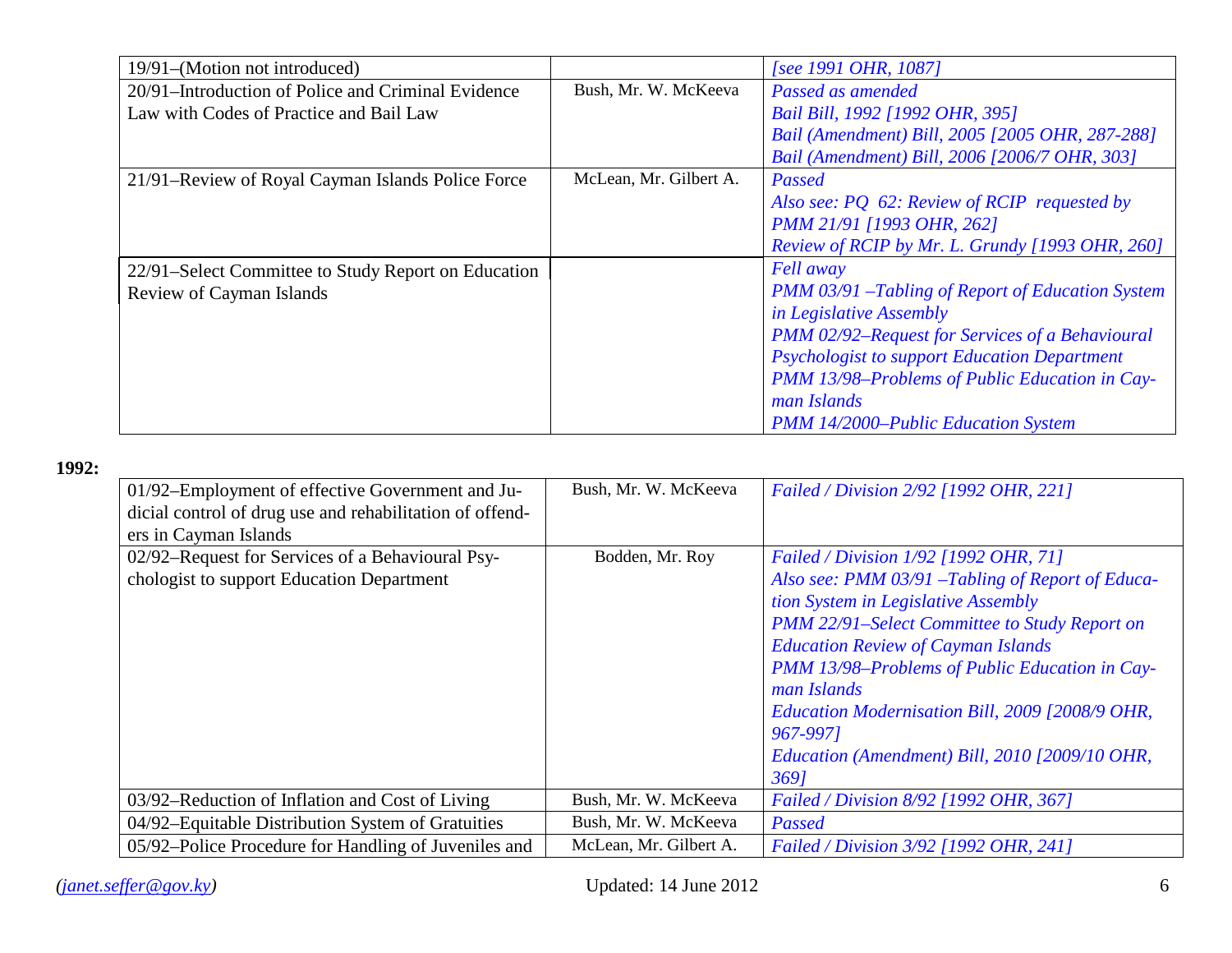| Interrogation of Public                            |                             |                                                 |
|----------------------------------------------------|-----------------------------|-------------------------------------------------|
| 06/92-West Bay Road works Programme                | Bush, Mr. W. McKeeva        | Failed / Division 12/92 [1992 OHR, 627]         |
| 07/92-Bodden Town Public Beach and Boat Ramp       | Bodden, Mr. Roy             | Failed / Division 15/92 [1992 OHR, 706]         |
| 08/92-Health Services Authority Contract           | Bush, Mr. W. McKeeva        | Failed / Division 16/92 [1992 OHR, 723]         |
| 09/92–West Bay Clinic Services and Improvements    | Bush, Mr. W. McKeeva        | Failed / Division 17/92 [1992 OHR, 727]         |
| 10/92-Government Teacher's Cottage in Bodden       | Bodden, Mr. Roy             | Failed / Division 18/92 [1992 OHR, 763]         |
| Town                                               |                             |                                                 |
| 11/92–Broadcast Standards Council/Commission       |                             | Withdrawn                                       |
| 12/92–Swimming Pool and Sports Facilities for Cay- | Kirkconnell, Capt. Mabry S. | Passed                                          |
| man Brac                                           |                             |                                                 |
| 13/92–Debate on Draft Constitution                 | Bodden, Mr. Truman M.       | Passed                                          |
|                                                    |                             | Also see: Motion without Notice [1992 OHR, 976] |
|                                                    |                             | Draft Constitution [1992 OHR, 823]              |
| 14/92–Twenty-four Hour Police Presence in Bodden   | Bodden, Mr. Roy             | Passed                                          |
| <b>Town District</b>                               |                             |                                                 |

| 01/93–Review of Penal Code    | Bodden, Mr. Roy        | Passed—Select Committee thereon; Interim Report      |
|-------------------------------|------------------------|------------------------------------------------------|
|                               |                        | [1993 OHR, 983]; Final Report [1994 OHR, 786]        |
|                               |                        | See also: PQ 145. Implementation of recommenda-      |
|                               |                        | tions of Select Committee established in 1993 to re- |
|                               |                        | <i>view Penal Code [1997 OHR, 478]</i>               |
|                               |                        | PMM 05/94–Review of Penal System in Cayman Is-       |
|                               |                        | lands                                                |
|                               |                        | PMM 16/2001–Amendments to Penal Code (1995           |
|                               |                        | <b>Revision</b> )                                    |
|                               |                        | <b>Amendments to Penal Code:</b>                     |
|                               |                        | Penal Code (Amendment) Bill, 1991, 1998              |
|                               |                        | Penal Code (Amendment) (Abolition of Death Pen-      |
|                               |                        | alty) Bill, $2000$                                   |
|                               |                        | Penal Code (Amendment) (Incest) Bill, 2001           |
|                               |                        | Penal Code (Amendment) Bill, 2004, 2005, 2006, 2010  |
| 02/93–Invasion of Privacy Act | McLean, Mr. Gilbert A. | Passed                                               |
|                               |                        | Also see: PQ 209: Action taken on PM 2/93 [1993]     |
|                               |                        | OHR, 898)                                            |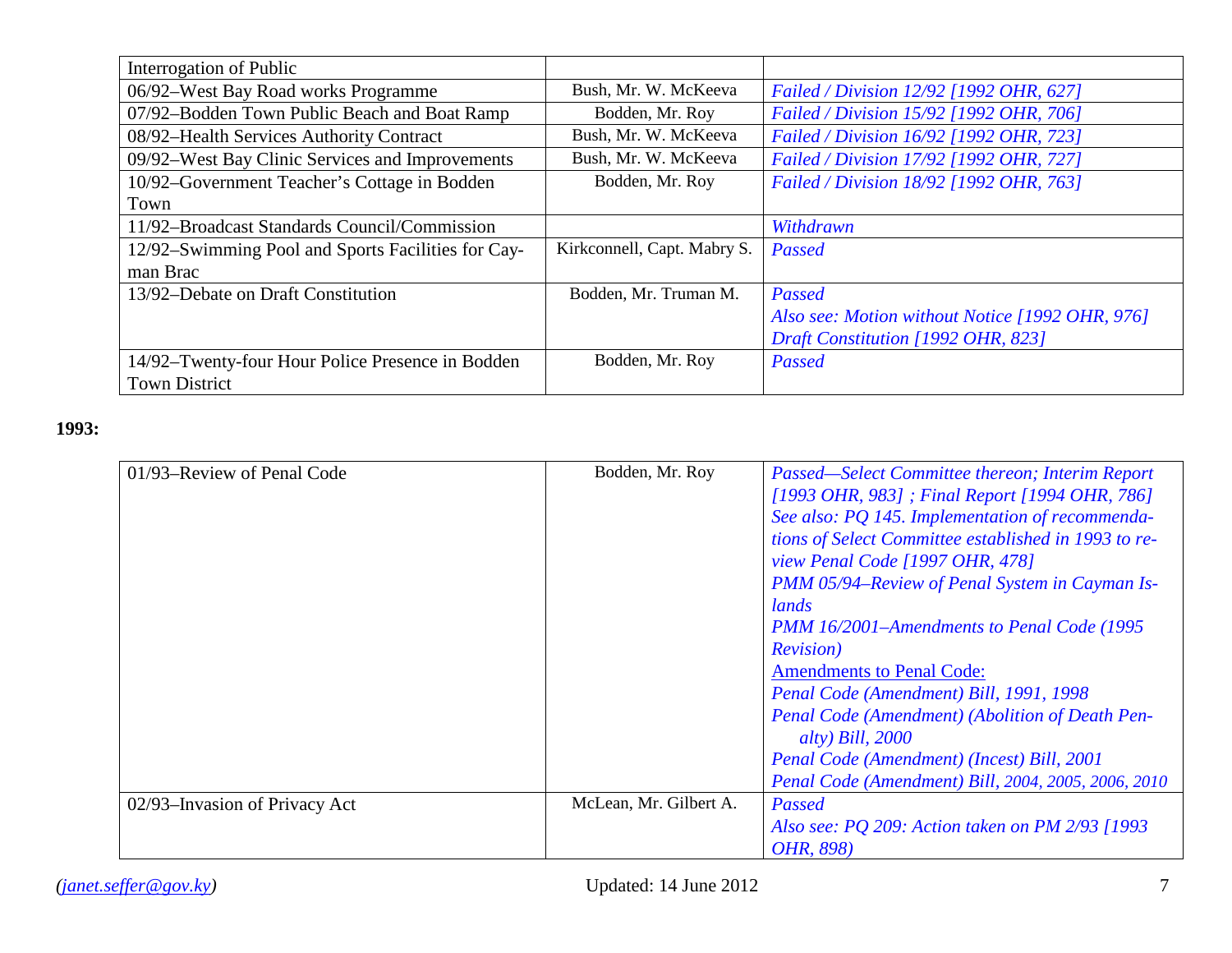|                                                         |                             | PQ 107: Status of legislation to prevent invasion of |
|---------------------------------------------------------|-----------------------------|------------------------------------------------------|
|                                                         |                             | privacy over telecommunication equipment (per        |
|                                                         |                             | PMM 2/93) [2001 OHR, 1061]                           |
| 03/93-National Commission on Crime and Violence         | Bodden, Mr. Roy             | Failed                                               |
|                                                         |                             | Also see: Report on Pre-disposing Factors to Crimi-  |
|                                                         |                             | nality in Cayman Islands [2006/7 OHR, 310]           |
|                                                         |                             | PMM 10/90-Establishment of a National Commis-        |
|                                                         |                             | sion to Investigate and Report on Problems of Young  |
|                                                         |                             | People, Drugs and Crime in Cayman Islands            |
| 04/93-Select Committee of whole House to review         | Tibbetts, Mr. D. Kurt       | Failed / Division 5/93 [1993 OHR, 665]               |
| Government Blanket Guarantee for Lower Income           |                             |                                                      |
| Housing                                                 |                             |                                                      |
| 05/93-Request for Government to reconsider purchase     | Bodden, Mr. Roy             | Failed / Division 6/93 [1993 OHR, 687]               |
| of proposed property in Breakers                        |                             |                                                      |
| 06/93–Immigration policy on maximum work permit         | Tibbetts, Mr. D. Kurt       | Failed / Division 10/93 [1993 OHR, 762]              |
| employment period and security of tenure for non-       |                             |                                                      |
| Caymanians with over 15 years' residence.               |                             |                                                      |
| 07/93-Prescription of Minimum Wage by Category          | McLean, Mr. Gilbert A.      | Failed / Division 7/93 [1993 OHR, 693]               |
| 08/93-Public Utilities Commission                       | Bodden, Mr. Roy             | Failed / Division 8/93 [1993 OHR, 716]               |
| 09/93-Training Programme in Work Place                  | McLean, Mr. Gilbert A.      | Failed / Division 9/93 [1993 OHR, 744]               |
| 10/93-Capital Punishment                                | Jefferson, Mr. John D., Jr. | Passed / Division 13/93 [1993 OHR, 1038]             |
| 11/93-Request for Government to consider establish-     | Bodden, Mr. Roy             | Failed                                               |
| ment of regulations for shipment of goods to other ter- |                             |                                                      |
| ritories                                                |                             |                                                      |
| 12/93-Request for a review of Marine Zoning in          | Tibbetts, Mr. D. Kurt       | Passed                                               |
| Cayman Islands and improvements in enforcing Ma-        |                             | Also see: PQ 47: Action taken on PMM 12/93-          |
| rine Conservation Laws and Regulations                  |                             | Review of Marine zoning [1994 OHR, 131]              |
|                                                         |                             | PMM 16/98-Amendment to Marine Conservation           |
|                                                         |                             | Law                                                  |
|                                                         |                             | Marine Conservation (Amendment) Bill, 1993, 2001,    |
|                                                         |                             | 2002; Marine Conservation (Amendment) (No. 2)        |
|                                                         |                             | Bill, 2002; Marine Conservation (Amendment) Bill,    |
|                                                         |                             | 2006                                                 |
| 13/93-Prescription and enforcement of road construc-    | McLean, Mr. Gilbert A.      | Failed /Division 15/93 [1993 OHR, 1070]              |
| tion standards                                          |                             |                                                      |
| 14/93-Select Committee to consider problems of chil-    | Bodden, Mr. Roy             | Failed / Division 17/93 [1993 OHR, 1091]             |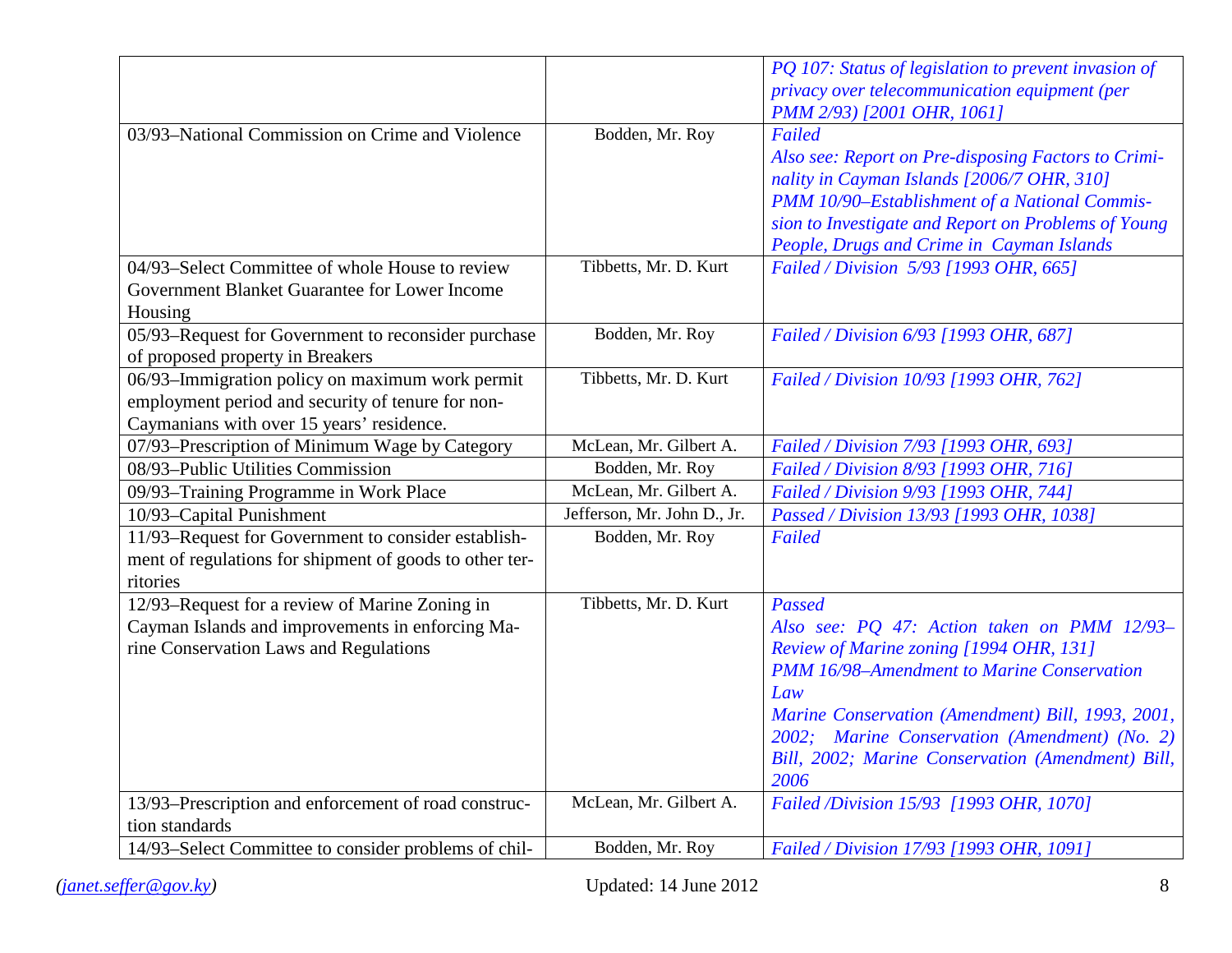| лr<br>n c<br>n<br>ан<br>m<br><br>$\cdots$ |  |  |
|-------------------------------------------|--|--|
|-------------------------------------------|--|--|

| 01/94-Support for Government's Announced In-<br>spection of Northward Prison | Bodden, Mr. Roy             | Passed                                                                         |
|------------------------------------------------------------------------------|-----------------------------|--------------------------------------------------------------------------------|
| 02/94-Establishment of a Transportation Licensing<br><b>Board</b>            | Jefferson, Mr. John D. Jr.  | Withdrawn                                                                      |
| 03/94-Prayers in Public Schools                                              | Jefferson, Mr. John D., Jr. | Passed                                                                         |
| 04/94-Eligibility for Participation in Competitive                           | Ebanks, Mr. D. Dalmain      | Withdrawn                                                                      |
| <b>Sports</b>                                                                |                             |                                                                                |
| 05/94-Review of Penal System in Cayman Islands                               | Jefferson, Mr. John D., Jr. | Withdrawn                                                                      |
| 06/94-Weights and Measures Law                                               | McLean, Mr. Gilbert A.      | Withdrawn                                                                      |
| 07/94-Fair Competition Law                                                   | Bodden, Mr. Roy             | Failed / Division 1/94 [1994 OHR, 219]                                         |
|                                                                              |                             | Also see: PMM 27/94-Fair Competition Act/Law                                   |
|                                                                              |                             | PMM 14/2001- Fair Competition Act                                              |
|                                                                              |                             | PMM 03/09-10 Establishment of a Fair Trade Com-                                |
|                                                                              |                             | mission                                                                        |
| 08/94-Compulsory Photograph Identification Cards                             | Tomlinson, Dr. S. A.        | Passed                                                                         |
| in Cayman Islands                                                            |                             | Also see: PQ 177: Status of implementation of PMM                              |
|                                                                              |                             | 8/94 (Compulsory Photo ID) [1995 OHR, 727]                                     |
|                                                                              |                             | PQ 93: Government's disposition re: PMM 8/94                                   |
|                                                                              |                             | (Compulsory photo ID), [1999 OHR, 902]                                         |
|                                                                              |                             | PMM No. 7/07-08-National Identification System                                 |
| 09/94–Establishment of a Select Committee of                                 | McLean, Mr. Gilbert A.      | Failed-Division 2/94 [1994 OHR, 219]                                           |
| Whole House to review, inter alia, a Government                              |                             |                                                                                |
| <b>Blanket for Lower Income Housing</b>                                      |                             |                                                                                |
| 10/94-Select Committee to Review Fundamental                                 |                             | Fell away                                                                      |
| Rights and Freedoms of Individual                                            |                             |                                                                                |
| 11/94-Establishment of a Select Committee of                                 | McLean, Mr. Gilbert A.      | <b>Passed-Reports of Select Committee:</b>                                     |
| Whole House to Review a Register of Interests for                            |                             | $1^{st}$ Report [1994 OHR, p.866]                                              |
| <b>Legislative Assembly</b>                                                  |                             | $2^{nd}$ Report [1995 OHR, p.893]                                              |
|                                                                              |                             | Interim Report [1996 OHR, 502]                                                 |
|                                                                              |                             | Errata [1996 OHR, 532]                                                         |
|                                                                              |                             | Final Report [1996 OHR, 751]<br>Also see: PMM 29/94-Code of Ethics and Conduct |
|                                                                              |                             |                                                                                |
|                                                                              |                             | for Legislators                                                                |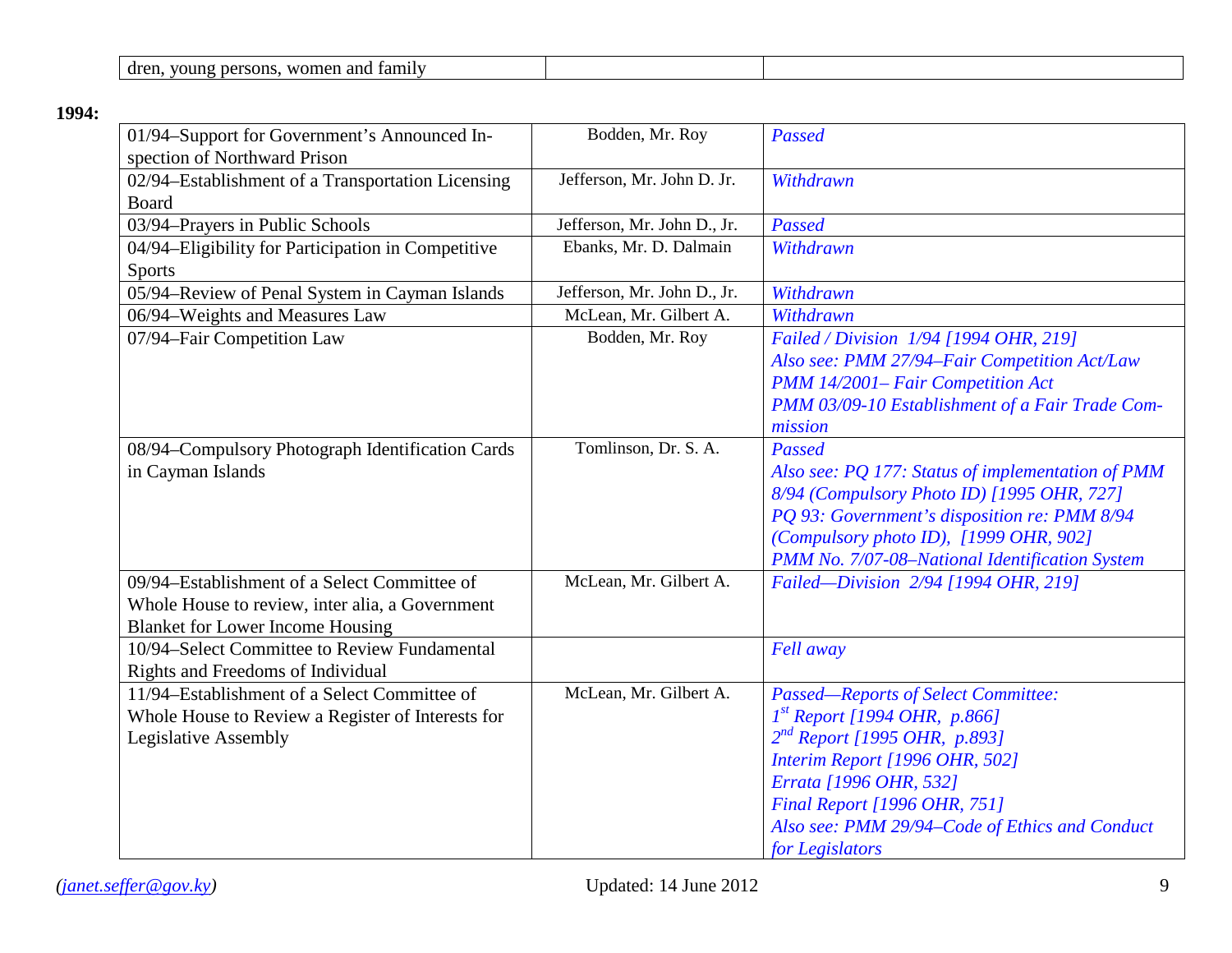| 12/94-Report of HM Prison Inspector - Northward | Bodden, Mr. Roy        | Failed-Division 4/94 [1994 OHR, 271]                     |
|-------------------------------------------------|------------------------|----------------------------------------------------------|
| Prison                                          |                        | Also see: Statement by Hon. J Lemuel Hurlston [1994      |
|                                                 |                        | OHR, 3001                                                |
| 13/94–Referendum to Determine Public's wish on  | McLean, Mr. Gilbert A. | Fell away [1994 OHR, 303]                                |
| Completion of Dr. Hortor Memorial Hospital      |                        | Also see: Speaker's statement [1994 OHR, 297]            |
| 14/94-Importation of Turtles                    | Jefferson, Mr. John D. | Withdrawn                                                |
| 15/94-Assistance for Volunteer Servicemen and   | Bodden, Mr. G. Haig    | Passed                                                   |
| their Spouses                                   |                        | Also see: PQ 201: Implementation of free medical to      |
|                                                 |                        | Caymanian seamen, [1994 OHR, 790, 791]                   |
|                                                 |                        | <b>GM 1/99Increase of Financial Grant to Voluntary</b>   |
|                                                 |                        | Ex-servicemen and their Widows (Amendment No. 1,         |
|                                                 |                        | 20 (Withdrawn, 73); Amendment No. 2, 1999 OHR,           |
|                                                 |                        | 74)                                                      |
|                                                 |                        | <b>PMM 21/94–Reinstatement of Free Medical Attention</b> |
|                                                 |                        | to Retired Seamen of Caymanian Nationality (failed)      |
|                                                 |                        | PMM 7/00-Ex-gratia Payment Beneficiaries [2000           |
|                                                 |                        | OHR, 7211                                                |
|                                                 |                        | PQ 16: Eligibility for Seamen's Grant [2001 OHR,         |
|                                                 |                        | $177 - 1811$                                             |
|                                                 |                        | Statement by Dr. Frank McField, "Revised Criteria        |
|                                                 |                        | for Seamen's Ex-gratia Benefits" [2002 OHR, 44,          |
|                                                 |                        | 451                                                      |
|                                                 |                        | PQ 25: Criteria used to determine eligibility for the    |
|                                                 |                        | seamen's ex-gratia grant [2002 OHR, 193-197]             |
|                                                 |                        | PQ 35: Assessment/re-assessment of recipients of         |
|                                                 |                        | seamen's/veteran's ex-gratia payment [2003 OHR,          |
|                                                 |                        | 417-4181                                                 |
|                                                 |                        | PMM 3/06-07–Revisiting Medical Insurance to Vet-         |
|                                                 |                        | erans, Seamen and Spouses (Mr. Bush) [2006 OHR,          |
|                                                 |                        | 473-4761                                                 |
|                                                 |                        | 2008 Policy Statement [2008/9 OHR, p 11, 19]             |
|                                                 |                        | GM 08/08-09 [2008/9 OHR, 596, 645, 650]                  |
|                                                 |                        | GM 10/08-09 [2008/9 OHR, 779, 790]                       |
|                                                 |                        | PMM 12/08-09-Establishment of Commission for the         |
|                                                 |                        | Elderly (Ms. Seymour) [2008/9 OHR, 838, 841, 845-        |
|                                                 |                        | 8491                                                     |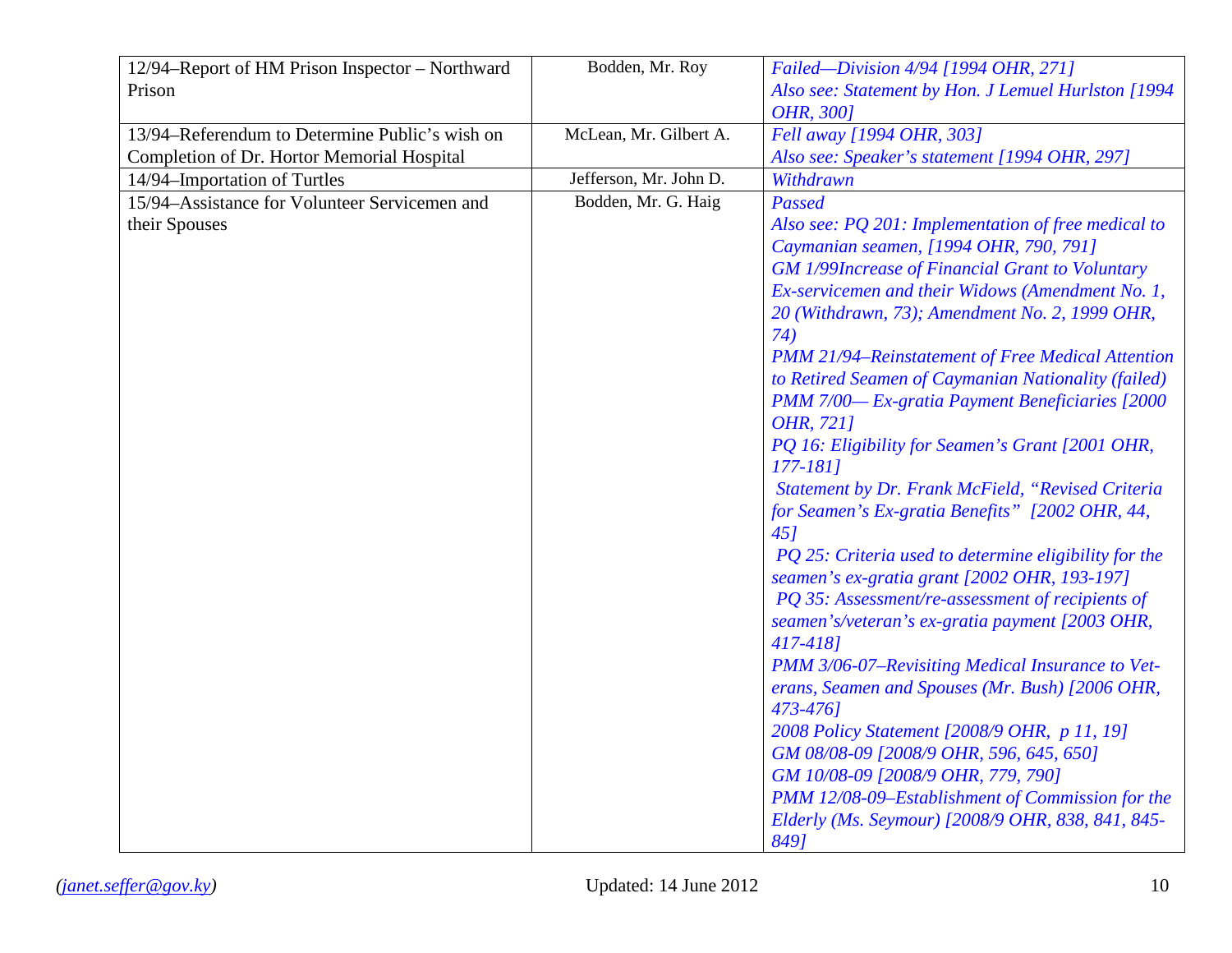|                                                    |                             | <b>Mentioned</b> at:                                 |
|----------------------------------------------------|-----------------------------|------------------------------------------------------|
|                                                    |                             | 1995 OHR: pages 857, 858                             |
|                                                    |                             | 1996 OHR: pages 30, 31                               |
|                                                    |                             | 1998 OHR: page 529 & page 726                        |
|                                                    |                             | 1999 OHR: pages 1046-1056                            |
|                                                    |                             | 2000 OHR: pages 721-726                              |
|                                                    |                             | 2001OHR: pages 127, 128                              |
|                                                    |                             | 2002 OHR: page 610                                   |
|                                                    |                             | 2003 OHR: page 498                                   |
|                                                    |                             | 2008/9 OHR: pages 51, 65, 113, 120, 181              |
| 16/94-Coastal Surveillance                         | Jefferson, Mr. John D., Jr. | Passed                                               |
| 17/94-Judicial Review                              | Jefferson, Mr. John D., Jr. | Passed                                               |
| 19/94-No Smoking                                   | Tomlinson, Dr. S. A.        | Passed                                               |
|                                                    |                             | Also see: Tobacco Bill, 2008 [2008/9 OHR 530-551,    |
|                                                    |                             | $562 - 565$                                          |
| 20/94–Establishment of Mini-Police Precincts       | Bodden, Mr. Roy             | Failed                                               |
| 21/94–Reinstatement of Free Medical Attention to   | Bodden, Mr. Roy             | Failed                                               |
| Retired Seamen of Caymanian Nationality            |                             | Also see: PMM 15/94-Assistance for Volunteer Ser-    |
|                                                    |                             | vicemen and their Spouses                            |
| 22/94-National Study on Crime                      | Bodden, Mr. Roy             | Failed                                               |
|                                                    |                             | Also see: PMM 03/93-National Commission on           |
|                                                    |                             | <b>Crime and Violence</b>                            |
|                                                    |                             | Report on Pre-disposing Factors to Criminality in    |
|                                                    |                             | Cayman Islands [2006/7 OHR, 310]                     |
|                                                    |                             | PMM 10/90-Establishment of a National Commis-        |
|                                                    |                             | sion to Investigate and Report on Problems of Young  |
|                                                    |                             | People, Drugs and Crime in Cayman Islands            |
| 23/94–Declaration and Definition of Face of Bluff, | McLean, Mr. Gilbert A.      | Failed                                               |
| Cayman Brac, as Crown Land                         |                             |                                                      |
| 24/94–Immigration (A) Law, 1993 (Law 4 of 1994)    | McLean, Mr. Gilbert A.      | Failed                                               |
| and Immigration (Embarkation and Disembarkation    |                             |                                                      |
| Cards) (Exemption) Regulations, 1994               |                             |                                                      |
| 25/94–Amendment to Gambling Law                    | McLean, Mr. Gilbert A.      | Original Motion failed (Division 16/94, 560); Pro-   |
|                                                    |                             | posal to send Motion to Select Committee passed (Di- |
|                                                    |                             | vision 17/94, 560)                                   |
|                                                    |                             | $1^{st}$ Report [1994 OHR, 865]                      |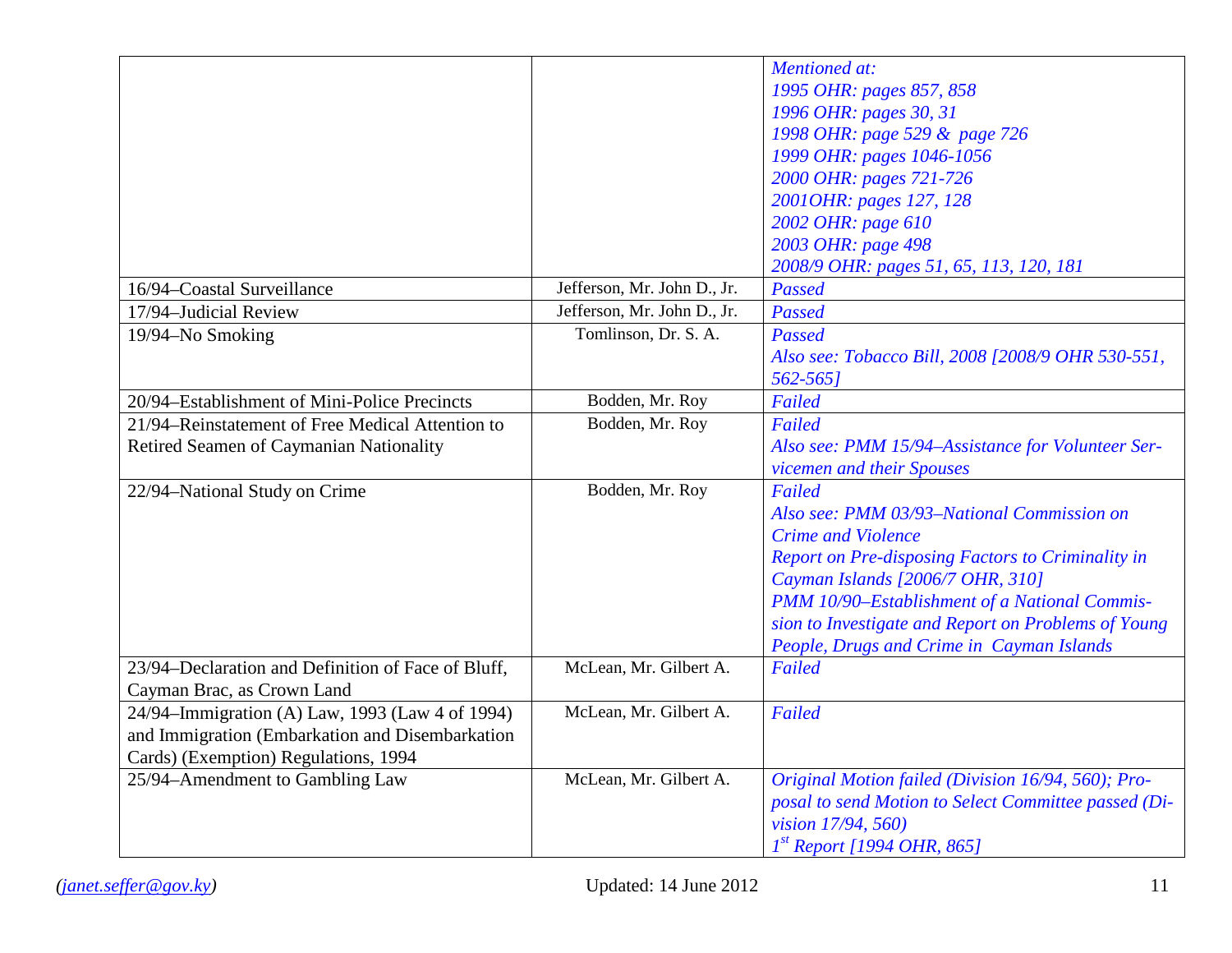|                                                    |                         | $2^{nd}$ Report [1995 OHR, 894]                             |
|----------------------------------------------------|-------------------------|-------------------------------------------------------------|
|                                                    |                         | $3rd$ (Final) Report [1996 OHR, 477]                        |
| 26/94-Review of Maintenance Law                    | Murphy, Mrs. B Thompson | Failed                                                      |
| 27/94-Fair Competition Act/Law                     | Bodden, Mr. Roy         | Passed                                                      |
|                                                    |                         | Also see: PQ No. 107 (Implementation of PM No.              |
|                                                    |                         | 27/94), [1996 OHR, 505 (deferred)]                          |
|                                                    |                         | PMM 14/2001: Fair Competition Act                           |
|                                                    |                         | PMM 3/09-10 Establishment of a Fair Trade Com-              |
|                                                    |                         | mission                                                     |
| 28/94-Request for Government to Consider Erecting  | Bodden, Mr. Roy         | Failed                                                      |
| School Bus Shelters at Clearly Demarcated School   |                         |                                                             |
| <b>Bus Stops</b>                                   |                         |                                                             |
| 29/94–Code of Ethics and Conduct for Legislators   | McLean, Mr. Gilbert A.  | <b>Passed-Reports of Select Committee:</b>                  |
|                                                    |                         | $1^{st}$ Report [1994 OHR, 866] ; $2^{nd}$ Report[1995 OHR, |
|                                                    |                         | 893]; Interim [1996 OHR, 502]; Errata [1996 OHR,            |
|                                                    |                         | 532]; Final [1996 OHR, 751]                                 |
|                                                    |                         | Also see: PMM 11/94– Establishment of a Select              |
|                                                    |                         | Committee of Whole House to Review a Register of            |
|                                                    |                         | <b>Interests for Legislative Assembly</b>                   |
| 30/94–Review of Standing Orders of Legislative As- | McLean, Mr. Gilbert A.  | Passed as amended; Report of Standing Orders                |
| sembly                                             |                         | Committee [1994 OHR, 334, 335]; Motion to not ac-           |
|                                                    |                         | cept recommendations of Standing Orders Committee           |
|                                                    |                         | [1994 OHR, 336]; Meeting of Standing Orders                 |
|                                                    |                         | Committee [1994 OHR, 322]; Report of Standing               |
|                                                    |                         | Orders Committee [1994 OHR, 575]                            |
|                                                    |                         | Also see: PMM 07/95-Amendment to Legislative As-            |
|                                                    |                         | sembly Standing Orders - Notice of Bills                    |
|                                                    |                         | PMM 08/96-Amendment to Standing Orders to Pro-              |
|                                                    |                         | vide for a Select Committee on Register of Interests        |
|                                                    |                         | PMM 08/2001-Review of Standing Orders                       |
|                                                    |                         | PMM 02/2002-Amendment to Standing Order 32(6)               |
|                                                    |                         | of Legislative Assembly Standing Orders (1997 Revi-         |
|                                                    |                         | sion)                                                       |
|                                                    |                         | PMM 02/2005-Amendment to Standing Orders                    |
|                                                    |                         | PMM 02/2006-07-Standing Orders Committee                    |
|                                                    |                         | GM 9/97Legislative Assembly Standing Orders (1997           |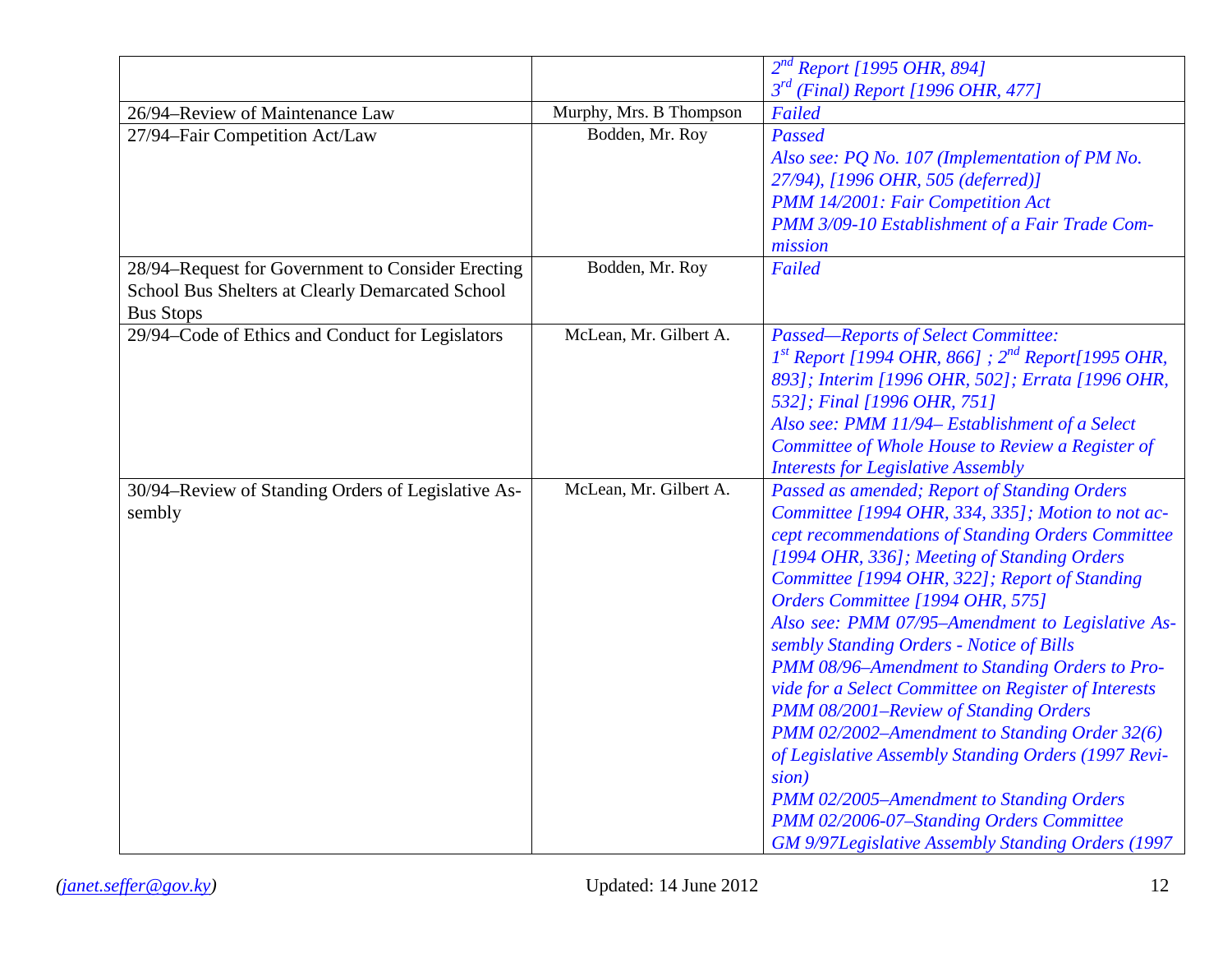|                                              |                        | <b>Revision</b> )                                      |
|----------------------------------------------|------------------------|--------------------------------------------------------|
|                                              |                        | <b>GM 6/90 Amendment to Standing Orders Consequent</b> |
|                                              |                        | on the Rejection of the Report of the Standing Select  |
|                                              |                        | Committee on Standing Orders on Government Mo-         |
|                                              |                        | tion No. $3/90$                                        |
|                                              |                        | <b>GM</b> 3/93 Amendment to the Legislative Assembly   |
|                                              |                        | <b>Standing Orders (Revised)</b>                       |
|                                              |                        | GM 6/94 Amendment to the Legislative Assembly          |
|                                              |                        | <b>Standing Orders (Revised)</b>                       |
|                                              |                        | GM 8/94 Amendment to the Legislative Assembly          |
|                                              |                        | <b>Standing Orders (Revised)</b>                       |
| 31/94–Censure Motion for Misappropriation of | McLean, Mr. Gilbert A. | Debate not completed; motion fell away                 |
| Funds                                        |                        | Also see: GM No. 1/95 Censure Motion for Misap-        |
|                                              |                        | <i>propriation of Funds [1995 OHR, 386]</i>            |

| 01/95–Establishment of Office for Women                                                                                    | Moyle, Mrs. Edna M.         | Passed<br>Also see: PQ 26–Steps taken to establish Office of<br>Women's Affairs as set out in Private Members Mo-<br>tion 1/95 [2006/7 OHR, 567]                                                        |
|----------------------------------------------------------------------------------------------------------------------------|-----------------------------|---------------------------------------------------------------------------------------------------------------------------------------------------------------------------------------------------------|
| 02/95–Removal of Twenty-five Cent Tax on Diesel<br>Fuel                                                                    | Bodden, Mr. Roy             | Failed-Division 2/95                                                                                                                                                                                    |
| 03/95–Proposed Amendment to section 9 of Misuse<br>of Drugs Law (1995 Revision)                                            | Jefferson, Mr. John D., Jr. | Passed                                                                                                                                                                                                  |
| 04/95–Control of Local Businesses                                                                                          | Jefferson, Mr. John D., Jr. | Passed as amended / Division 7/95 (on Amendment)<br>and Division 8/95<br>First Interim Report [1995 OHR, 894]<br>Second Interim Report [1996 OHR, 709]                                                  |
| 05/95–Vehicle Inspection, Licensing, Collection of<br>Fees, Payment of Cable & Wireless (WI) Ltd., and<br><b>CUC Bills</b> | Jefferson, Mr. John D. Jr.  | Passed                                                                                                                                                                                                  |
| 06/95–Amendment to Legislative Assembly (Immu-<br>nities, Powers and Privileges) Law (Revised)                             | McLean, Mr. Gilbert A.      | Failed<br>Also see: Legislative Assembly (Immunities, Powers<br>and Privileges) Bill, 1996, [1996 OHR, 562-567]<br><b>PMM 5/97-Establishment of a Standing Select</b><br><b>Committee of Privileges</b> |
| 07/95–Amendment to Legislative Assembly Stand-                                                                             | Bodden, Mr. Roy             | <b>Passed; Report of Standing Orders Committee</b>                                                                                                                                                      |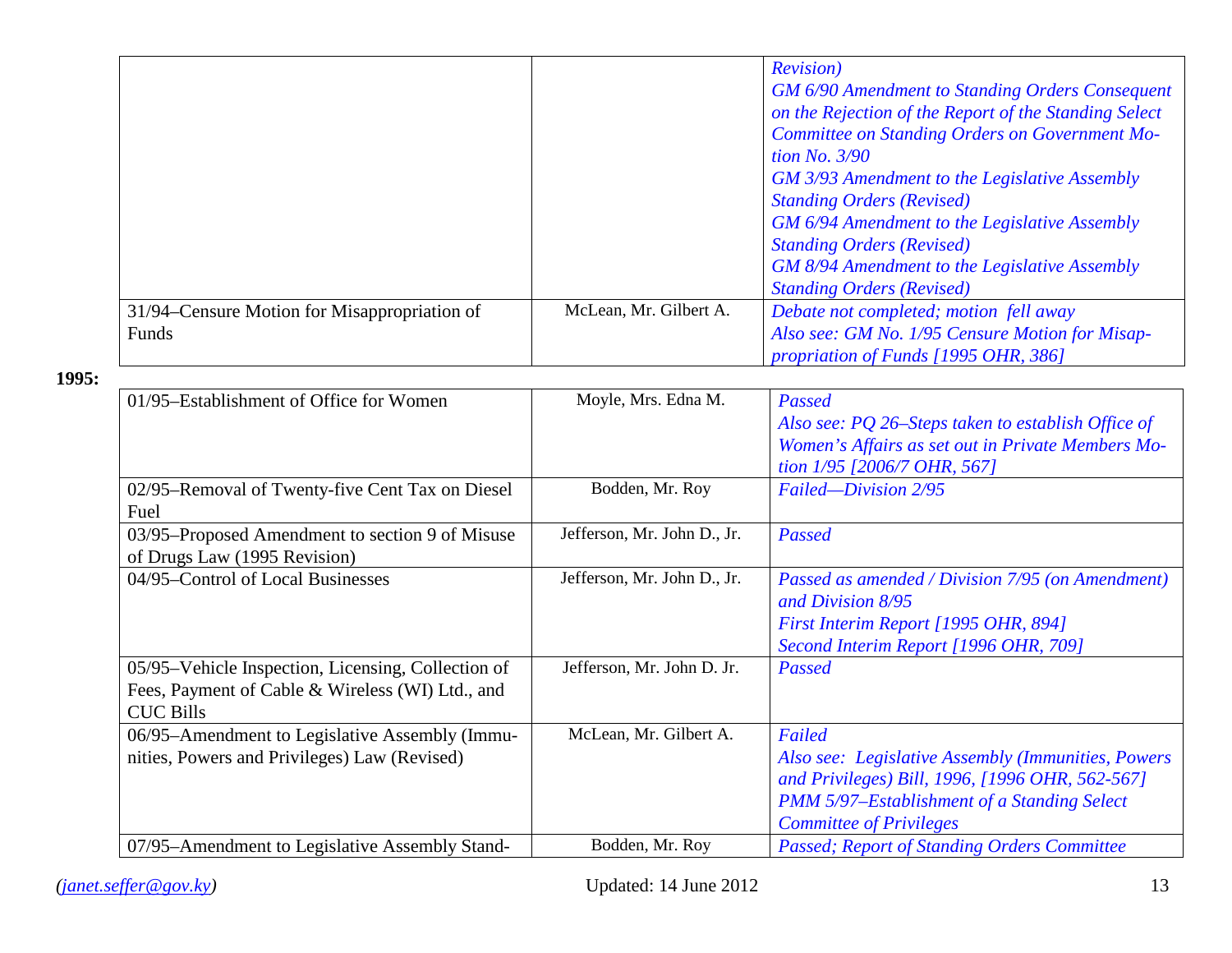| ing Orders - Notice of Bills                    |                        | $[1995 \text{ OHR}, 703]$                        |
|-------------------------------------------------|------------------------|--------------------------------------------------|
|                                                 |                        | Also see: PMM 30/94–Review of Standing Orders of |
|                                                 |                        | Legislative Assembly                             |
| 08/95–Censure Motion                            | McLean, Mr. Gilbert A. | Failed / Division 8/95                           |
| 09/95-Situational Assessment of Cayman Airways  | McLean, Mr. Gilbert A. | Failed / Division 6/95                           |
| 10/95–Fiscal Responsibility Act                 | McLean, Mr. Gilbert A. | Failed / Division 10/95                          |
| 11/95-Public Utilities Commission               | Bodden, Mr. Roy        | Failed / Division 13/95                          |
| 12/95-Appointment of Elected Member to Standing | Moyle, Mrs. Edna M.    | Passed                                           |
| <b>House Committee</b>                          |                        |                                                  |
| 13/95–Regulatory National Training Programme    | McLean, Mr. Gilbert A. | Failed / Division 14/95                          |
| 14/95-National Minimum Wage by Category         | McLean, Mr. Gilbert A. | Failed / Division 19/95                          |
| 15/95–Crematorium for Dead Carcasses            | McLean, Mr. Gilbert A. | Failed / Division 15/95                          |
| 16/95-Disaster Relief Fund                      | McLean, Mr. Gilbert A. | Failed / Division 16/95                          |
| 17/95-Drug Rehabilitation Joint Effort          | McLean, Mr. Gilbert A. | Failed / Division 17/95                          |
| 18/95–Developers of Housing Subdivisions to Im- | Bodden, Mr. Roy        | Failed / Division 18/95                          |
| prove Roads                                     |                        |                                                  |

| 01/96–Collection of Public Debt with Enabling Leg- | Bodden, Mr. Roy        | Failed                                           |
|----------------------------------------------------|------------------------|--------------------------------------------------|
| islation                                           |                        |                                                  |
| 02/96–Dredging in North Sound                      | McLean, Mr. Gilbert A. | Failed                                           |
|                                                    |                        | Also see: PMM 2/98 [1998 OHR, 181]               |
| 03/96–Debate on Public Accounts Committee Re-      | McLean, Mr. Gilbert A. | <b>Report adopted</b>                            |
| port on Auditor General's Report on Audited Ac-    |                        |                                                  |
| counts of Cayman Islands' Government for year      |                        |                                                  |
| ended 31 December 1994, and Government Minute      |                        |                                                  |
| 04/96-Appointment of Select Committee to Review    | McLean, Mr. Gilbert A. | Passed as amended                                |
| Elections Law (1995 Revision)                      |                        | Also see: Elections (Amendment) Bill, 1999 [1999 |
|                                                    |                        | OHR, 7911                                        |
|                                                    |                        | Elections (Amendment) (No. 2) Bill, 1999 [1999   |
|                                                    |                        | OHR, 1007]                                       |
|                                                    |                        | Elections (Amendment) Bill, 2004 [2004/5 OHR,    |
|                                                    |                        | 164-168, 220-2301                                |
|                                                    |                        | Elections (Amendment) Bill, 2008 [2008/9 OHR,    |
|                                                    |                        | 284-285, 295-3001                                |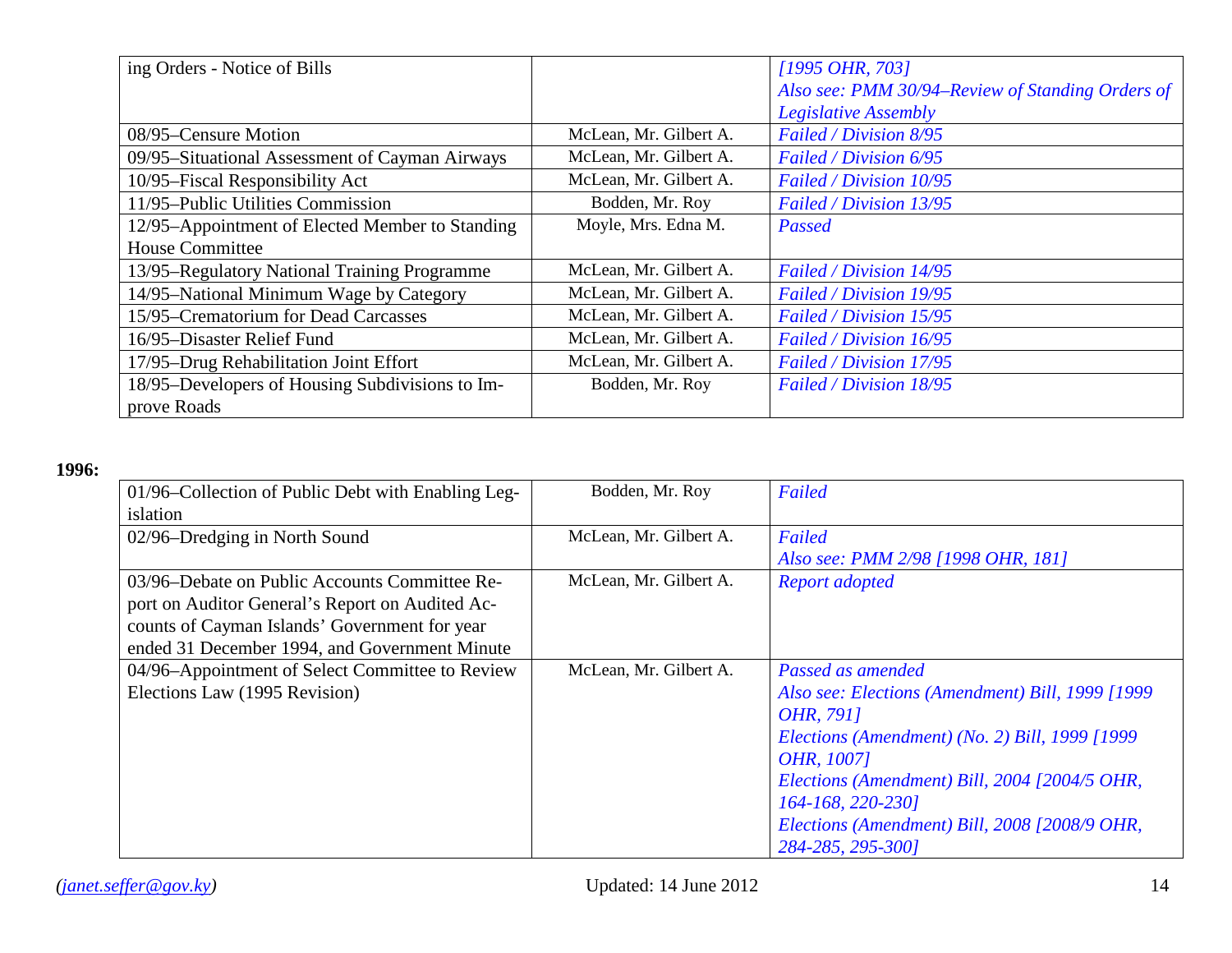| 05/96–Limit Political Contributions             | McLean, Mr. Gilbert A.      | (Withdrawn)                                        |
|-------------------------------------------------|-----------------------------|----------------------------------------------------|
| 06/96–Amendments to Liquor Licensing Law        | Jefferson, Mr. John D., Jr. | Passed                                             |
|                                                 |                             | Also see: PQ 191: Update on proposed amendment     |
|                                                 |                             | to Liquor Licensing Law, 1985, as called for in    |
|                                                 |                             | PMM 6/96 as amended [1997 OHR, 669]                |
|                                                 |                             | PMM 26/90-Amendments to Liquor Licensing Law       |
|                                                 |                             | PMM 18/98-Moratorium on Liquor Licence for         |
|                                                 |                             | West Bay                                           |
|                                                 |                             | PMM 4/2007-08–Review of Liquor Licensing Law       |
|                                                 |                             | $(2000$ Revision)                                  |
| 07/96–Amendments to Traffic Law                 | Jefferson, Mr. John D. Jr.  | Withdrawn                                          |
|                                                 |                             | Also see: PMM 14/2003–Motion to Amend Part II of   |
|                                                 |                             | Traffic Law (2003 Revision)                        |
| 08/96–Amendment to Standing Orders to Provide   | Moyle, Mrs. Edna M.         | <b>Passed; Report of Standing Orders Committee</b> |
| for a Select Committee on Register of Interests |                             | [1996 OHR, 738]                                    |
| 09/96–Beach Access and use by Public            | Bodden, Mr. Roy             | Passed                                             |

| 1/97–Establishment of a Bulk Storage for Propane   | O'Connor-Connolly, Ms. J. Y. | Passed                                               |
|----------------------------------------------------|------------------------------|------------------------------------------------------|
| on Cayman Brac                                     |                              |                                                      |
| 2/97-Establishment of an Immigration Board for     | O'Connor-Connolly, Ms. J. Y. | Passed-Division 4/97                                 |
| Cayman Brac and Little Cayman                      |                              |                                                      |
| 3/97-Independent Evaluation of Economic Feasibil-  | Bodden, Mr. Roy              | Motion ordered "stood down" by Hon. Speaker          |
| ity of use of Port Authority's Crane               |                              | $(sub$ -judice)                                      |
| 4/97-Actuarial Study for Establishment of a Public | McField, Dr. Frank S.        | Passed as amended                                    |
| <b>Owned Health Insurance</b>                      |                              | Also see: PQ 168 Action taken to date in furtherance |
|                                                    |                              | of Private Member's Motion No. 4/97 passed by        |
|                                                    |                              | Legislative Assembly on 5 September 1997 [1997       |
|                                                    |                              | OHR, 5831                                            |
| 5/97–Establishment of a Standing Select Committee  | Bodden, Mr. Roy              | Withdrawn                                            |
| of Privileges                                      |                              | Also see: PMM 3/98 5/97-Establishment of a Stand-    |
|                                                    |                              | ing Select Committee of Privileges                   |

| 78 M.<br>Nards-<br>ong<br>Meritorious<br>Service.<br>or<br>$\overline{\phantom{a}}$ | $\mathbf{A}$<br>-Bush<br>.NI r<br>Vю<br>NCCVA |  |
|-------------------------------------------------------------------------------------|-----------------------------------------------|--|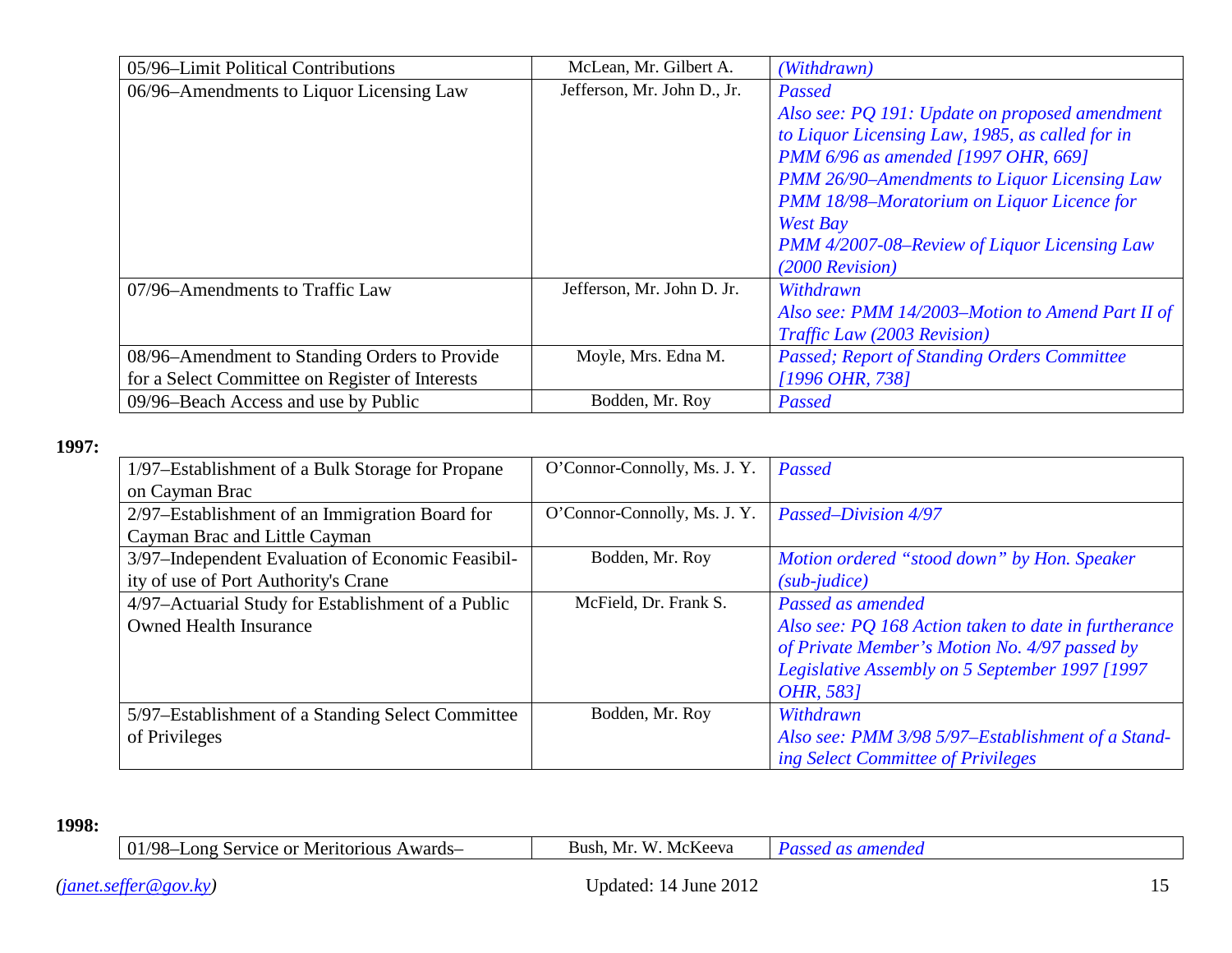| <b>Customs and Immigration Officers</b>             |                             |                                                     |
|-----------------------------------------------------|-----------------------------|-----------------------------------------------------|
| 02/98-Change of Dredging Policies                   | Bodden, Mr. Roy             | Passed                                              |
| 03/98-Establishment of a Standing Select Commit-    | Tibbetts, Mr. D. Kurt       | Passed as twice amended                             |
| tee of Privileges                                   |                             | Also see: PMM 5/97-Establishment of a Standing      |
|                                                     |                             | <b>Select Committee of Privileges</b>               |
| 04/98-Establishment of a Road Fund                  | McField, Dr. Frank S.       | Passed                                              |
| 05/98-Amendment to Taxi Pickup Areas on Water-      | Jefferson, Mr. John D., Jr. | Withdrawn                                           |
| front in George Town (Withdrawn)                    |                             |                                                     |
| 06/98-Payment of Gratuities                         | Jefferson, Mr. John D., Jr. | Passed as amended                                   |
| 07/98-Censure Motion                                | McField, Dr. Frank S.       | Failed (vote by secret ballot)                      |
| 08/98-Increase of Financial Assistance to Elderly,  | Bush, Mr. W. McKeeva        | Passed                                              |
| Handicapped and Other Persons in Need               |                             |                                                     |
| 09/98-Minimum Wage                                  | Bush, Mr. W. McKeeva        | Passed as amended                                   |
| 10/98-Assistance to Local Farmers in Importation of | Moyle, Mrs. Edna M.         | Failed (on Speaker's casting vote)                  |
| <b>Shotgun Shells</b>                               |                             | Also see: PMM 04/09-10-Proposed Amendments          |
|                                                     |                             | to the Firearms Law to provide for a Committee to   |
|                                                     |                             | issue gun licenses.                                 |
| 11/98-Appointment of Select Committee to take in-   | Bush, Mr. W. McKeeva        | <b>Passed</b>                                       |
| put from Public on Review of Dependent Territories  |                             |                                                     |
| 12/98-Freedom of Information/Official Information   | Bodden, Mr. Roy             | Passed as amended                                   |
| Act                                                 |                             | Also see: Freedom of Information Bill, 2007 [2007/8 |
|                                                     |                             | OHR, 251                                            |
|                                                     |                             | GM 3/08/09-Freedom of Information Law 2007          |
|                                                     |                             | (Law 10 of 2007) Freedom of Information (Informa-   |
|                                                     |                             | tion Commissioner) Regulations 2008 [2008/9 OHR,    |
|                                                     |                             | 2541                                                |
|                                                     |                             | GM 7/08-09, entitled Freedom of Information Law,    |
|                                                     |                             | 2007; Freedom of Information (General) Regula-      |
|                                                     |                             | tions, 2008 [2008/9 OHR, 583]                       |
| 13/98–Problems of Public Education in Cayman Is-    | Tibbetts, Mr. D. Kurt       | Passed                                              |
| lands                                               |                             | Also see: PMM 22/91-Select Committee to Study       |
|                                                     |                             | <b>Report on Education Review of Cayman Islands</b> |
|                                                     |                             | PMM 03/91 -Tabling of Report of Education System    |
|                                                     |                             | in Legislative Assembly                             |
|                                                     |                             | PMM 2/92 Request for Services of a Behavioural      |
|                                                     |                             | <b>Psychologist to support Education Department</b> |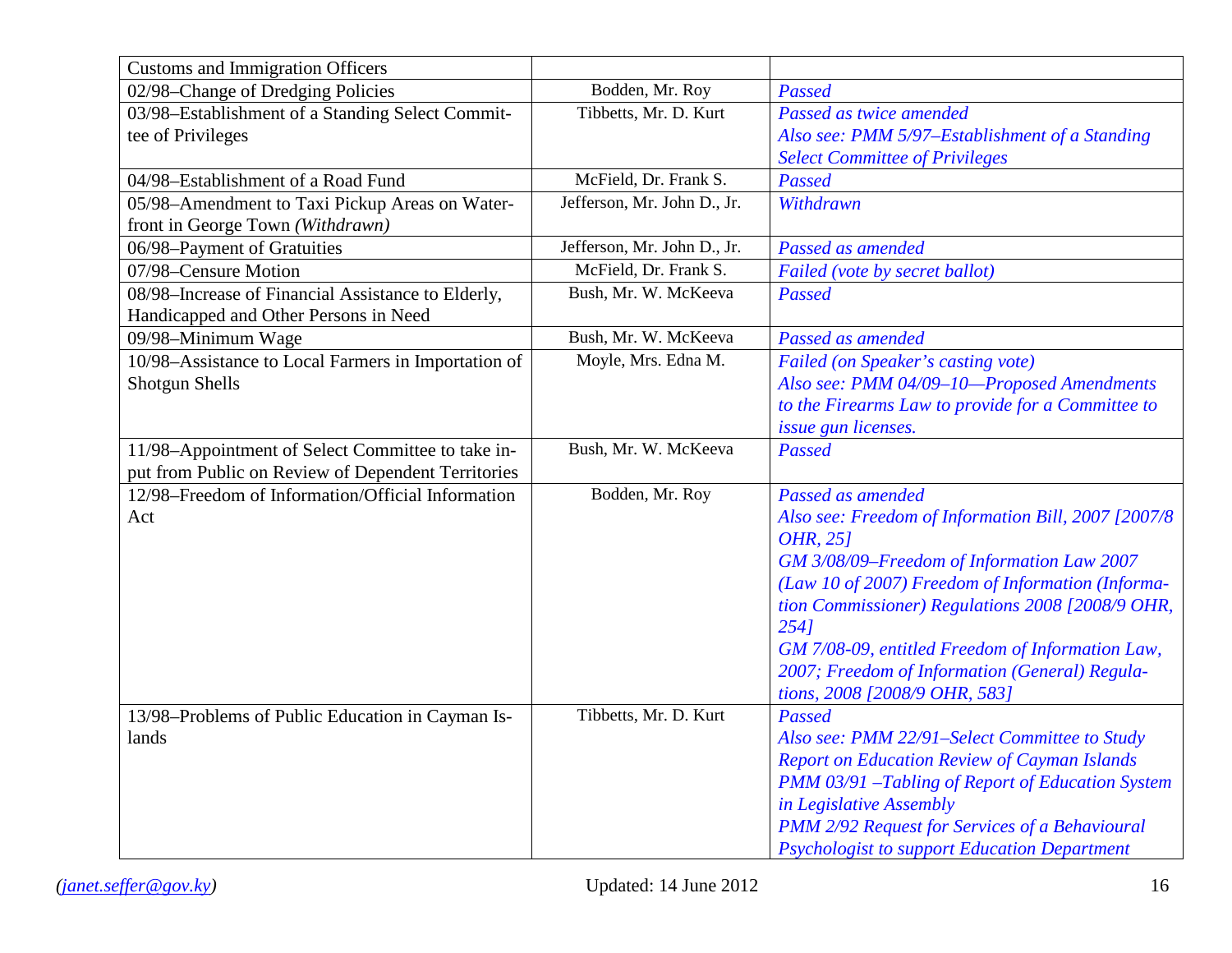|                                                  |                             | PMM 14/2000-Public Education System                |
|--------------------------------------------------|-----------------------------|----------------------------------------------------|
|                                                  |                             | GM 06/2005 National Consensus on the Future of     |
|                                                  |                             | Education in the Cayman Islands (Report of the Na- |
|                                                  |                             | tional Education Conference held 2 and 5 September |
|                                                  |                             | 2005)                                              |
| 14/98-Statutory Authority Meetings to be Held in | Bodden, Mr. Roy             | Withdrawn                                          |
| Public (Withdrawn)                               |                             |                                                    |
| 15/98-Litter Control                             | Jefferson, Mr. John D., Jr. | Passed as amended                                  |
| 16/98-Amendment to Marine Conservation Law       | Jefferson, Mr. John D., Jr. | Passed as twice amended                            |
|                                                  |                             | Also see: PMM 01/2002-Amendment to Marine          |
|                                                  |                             | <b>Conservation Law (1995 Revision)</b>            |
|                                                  |                             | Marine Conservation (Amendment) Bill, 1993, 2001,  |
|                                                  |                             | 2002; Marine Conservation (Amendment) (No. 2)      |
|                                                  |                             | Bill, 2002, 2006                                   |
| 17/98-Proposed Ritz-Carlton Hotel, West bay Road | McField, Dr. Frank S.       | Failed                                             |
| 18/98-Moratorium on Liquor Licence for West Bay  | Bush, Mr. W. McKeeva        | Passed                                             |
| District                                         |                             | Liquor Licensing (Amendment) (New Licences) Bill,  |
|                                                  |                             | 1999 [1999 OHR, 858]                               |
|                                                  |                             | Liquor Licensing (Amendment) (Protection of Mi-    |
|                                                  |                             | nors and Need for Licensed Premises) Bill, 1998    |
|                                                  |                             | [1998 OHR, 1064]                                   |
|                                                  |                             | Liquor Licensing Law (Amendment) (Protection of    |
|                                                  |                             | Minors) Bill, 1999[1999 OHR, 549]                  |
|                                                  |                             | PMM 26/90-Moratorium on New Liquor Licences        |
|                                                  |                             | and Amendment to Music and Dancing Law             |
|                                                  |                             | PMM 6/96-Amendment to Liquor Licensing Law         |
|                                                  |                             | PMM 4/2007-08-Review of Liquor Licensing Law       |
|                                                  |                             | (2000 Revision)                                    |
| 19/98-Loud Music on Public Beaches               | Bush, Mr. W. McKeeva        | Passed                                             |
| 20/98-Award of Government Contracts              | Jefferson, Mr. John D., Jr. | Passed                                             |
| 21/98-Appointment of a Complaints Commissioner   | Bodden, Mr. Roy             | Failed / Division 18/98 [1998 OHR, 1015]           |
|                                                  |                             | Also see: GM 4/93-Recommendation for Constitu-     |
|                                                  |                             | tional Change [1993 OHR, 485]                      |
|                                                  |                             | Complaints Commissioner Bill, 2003 [2003OHR,       |
|                                                  |                             | 752-7661                                           |
|                                                  |                             | GM 3/05-Establishment of a Committee for Com-      |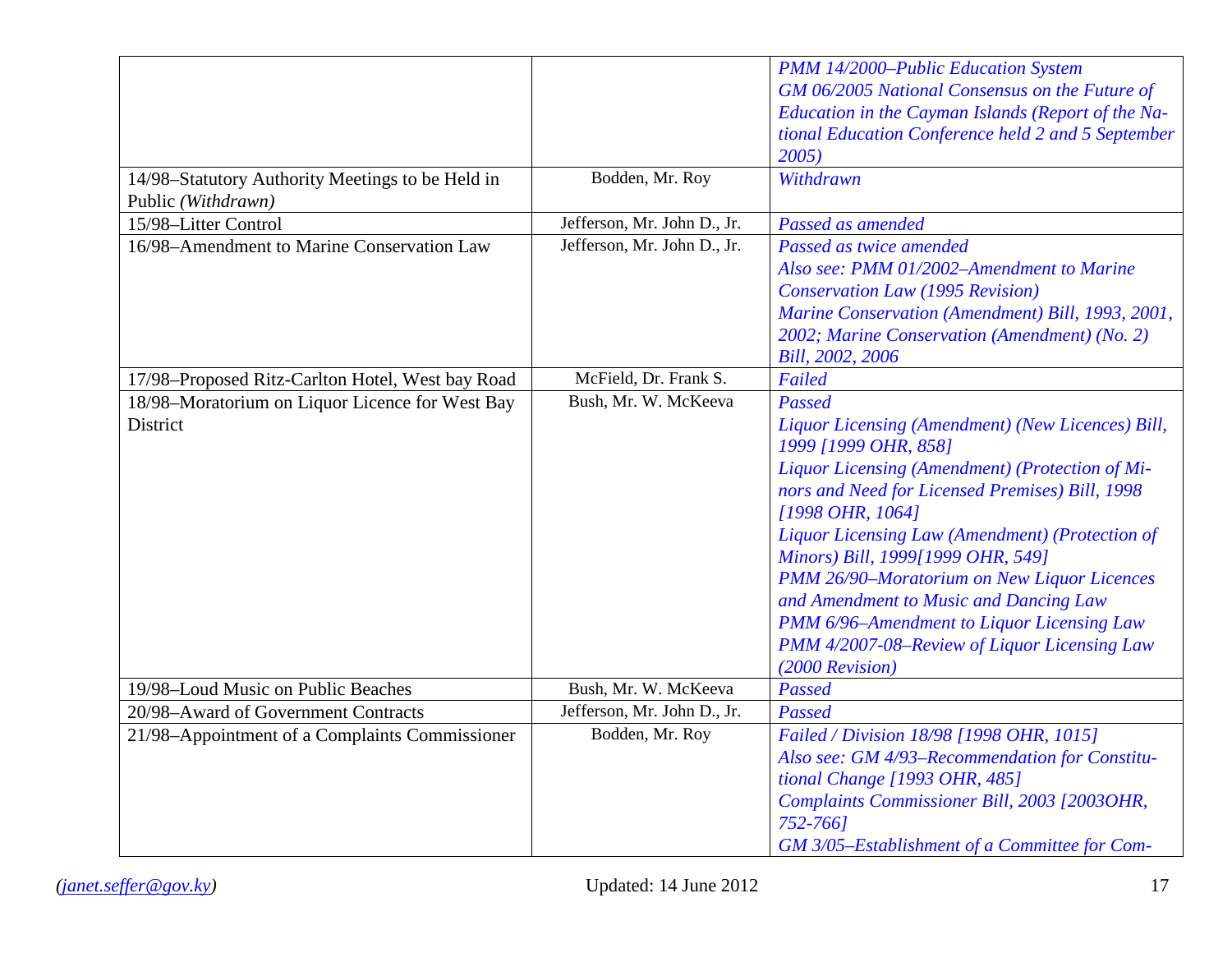|                                             |                       | <i>plaints Commissioner</i><br><b>Complaints Commissioner (Amendment) Bill, 2005</b><br>[2005/6 OHR, 499]                                                                                                                                                                  |
|---------------------------------------------|-----------------------|----------------------------------------------------------------------------------------------------------------------------------------------------------------------------------------------------------------------------------------------------------------------------|
| 22/98–Amendment to Development and Planning | Tibbetts, Mr. D. Kurt | Passed                                                                                                                                                                                                                                                                     |
| Regulations                                 |                       |                                                                                                                                                                                                                                                                            |
| 23/98-Referendum Law                        | Tibbetts, Mr. D. Kurt | Withdrawn<br>Also see: PMM 15/90-Referendum<br>PMM 17/90-Amendment to Constitution and Provi-<br>sion for Referendum<br>PMM 11/99-Referendum Law<br>GM 13/08-09-Referendum on Constitutional Mod-<br>ernisation<br>Referendum (Constitutional Modernisation) Bill,<br>2009 |

| 01/99–After School Programme for Bodden Town       | Bodden, Miss Heather D. | Passed as amended                                          |
|----------------------------------------------------|-------------------------|------------------------------------------------------------|
| 02/99-Training Initiative                          | Bush, Mr. W. McKeeva    | Passed                                                     |
| 03/99-Housing Initiative for Affordable Housing    | Bush, Mr. W. McKeeva    | $Ist$ resolve passed; $2nd$ resolve failed / Division 4/99 |
|                                                    |                         | $[1999 \text{ } OHR, 626]$                                 |
| 04/99–Civic Centre/Hurricane Shelter in George     | Pierson, Mr. Linford A. | Passed                                                     |
| Town                                               |                         |                                                            |
| 05/99-Amendment to Immigration Law (RE: Do-        | Bush, Mr. W. McKeeva    | Passed as amended                                          |
| mestic Problems)                                   |                         |                                                            |
| 06/99-Multidisciplinary Environmental Impact       | Pierson, Mr. Linford A. | Passed as amended                                          |
| Study                                              |                         |                                                            |
| 07/99–Engineering investigation into causes and    | Bodden, Mr. Roy         | Passed                                                     |
| possible effects of flooding in Savannah area      |                         | Also see: PMM 01/03-Survey of Flood Prone Areas            |
|                                                    |                         | and Disaster Response                                      |
|                                                    |                         | PQ 6: Update on proposed remedial works to alle-           |
|                                                    |                         | viate flooding in Cumber Avenue [2009/10 OHR,              |
|                                                    |                         | 3631                                                       |
| 08/99-Prayer of thanksgiving for Cayman Islands    | McField, Dr. Frank S.   | Withdrawn                                                  |
| and comfort for victims of other jurisdictions     |                         |                                                            |
| 09/99-Moratorium of further development of fragile | Bodden, Mr. Roy         | Withdrawn                                                  |
| storm belt and ecosystem along so-called 'West Bay |                         |                                                            |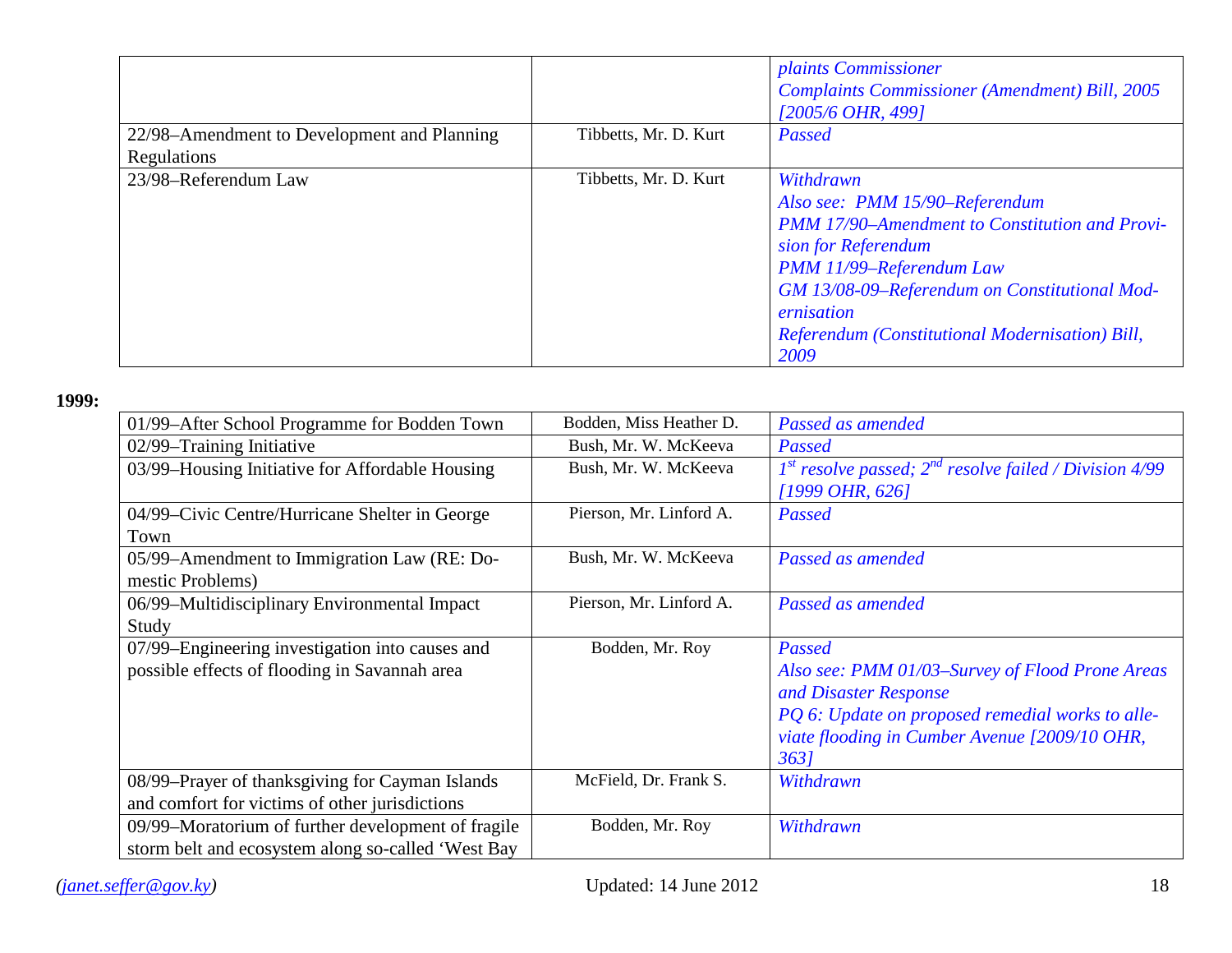| Peninsula' (Withdrawn)                              |                             |                                                         |
|-----------------------------------------------------|-----------------------------|---------------------------------------------------------|
| 10/99-Renaming of Harquail Bypass to "Esterley      | Bodden, Mr. Roy             | Passed                                                  |
| Tibbetts Highway"                                   |                             |                                                         |
| 11/99-Referendum Law                                | Tibbetts, Mr. D. Kurt       | Passed as amended                                       |
|                                                     |                             | Also see: PMM 15/90-Referendum                          |
|                                                     |                             | <b>PMM 17/90-Amendment to Constitution and Provi-</b>   |
|                                                     |                             | sion for Referendum                                     |
|                                                     |                             | PMM 23/98-Referendum Law                                |
|                                                     |                             | GM 5/99-Motion to Rescind Amendment (No. 1) to          |
|                                                     |                             | PMM No. 11/99-Referendum Law                            |
| 12/99-Cuban Nationals with Caymanian Connec-        | Jefferson, Mr. John D., Jr. | Passed as amended                                       |
| tions                                               |                             |                                                         |
| 13/99-Assistance for Local Potable Water Producers  | Bodden, Mr. Roy             | Passed                                                  |
| 14/99–Motion to Restrict Practice of Tattoo Artists | Bodden, Mr. Roy             | Passed as amended / Division 6/99                       |
| and Other Persons from having School Age Children   |                             |                                                         |
| as their Customers                                  |                             |                                                         |
| 15/99-Enquiry into Local Companies Control Li-      | Bush, Mr. W. McKeeva        | Passed as twice amended                                 |
| cence for Esso Standard Oil SA Ltd.                 |                             |                                                         |
| 16/99-Caribbean Utilities Company rate increase     | Jefferson, Mr. John D., Jr. | Passed                                                  |
| 17/99-Motion to Establish a Family Unit within po-  | Moyle, Mrs. Edna M.         | Passed                                                  |
| lice department                                     |                             |                                                         |
| 18/99–Consideration for Protection and Assistance   | Bodden, Miss Heather D.     | Passed                                                  |
| of Physically Challenged                            |                             | Also see: PQ 53: Update on PMM 18/99-Assistance         |
|                                                     |                             | for Physically Challenged [2000 OHR, 786]               |
|                                                     |                             | PMM 6/2003- Review of all Laws, Regulations and         |
|                                                     |                             | Policies in Regard to Special Needs Persons             |
| 19/99-Electronic Mail Service                       | McField, Dr. Frank S.       | Passed                                                  |
| 20/99-Development of a Strategic Approach to        | McField, Dr. Frank S.       | Passed                                                  |
| Crime and Recidivism                                |                             | Also see: PMM 10/90-Establishment of a National         |
|                                                     |                             | <b>Commission to Investigate and Report on Problems</b> |
|                                                     |                             | of Young People, Drugs and Crime in Cayman Is-          |
|                                                     |                             | lands                                                   |
|                                                     |                             | PMM 03/93-National Commission on Crime and              |
|                                                     |                             | Violence                                                |
|                                                     |                             | PMM 02/2004-Consider Strengthening Legislation          |
|                                                     |                             | <b>Related to Crime (Deferred)</b>                      |